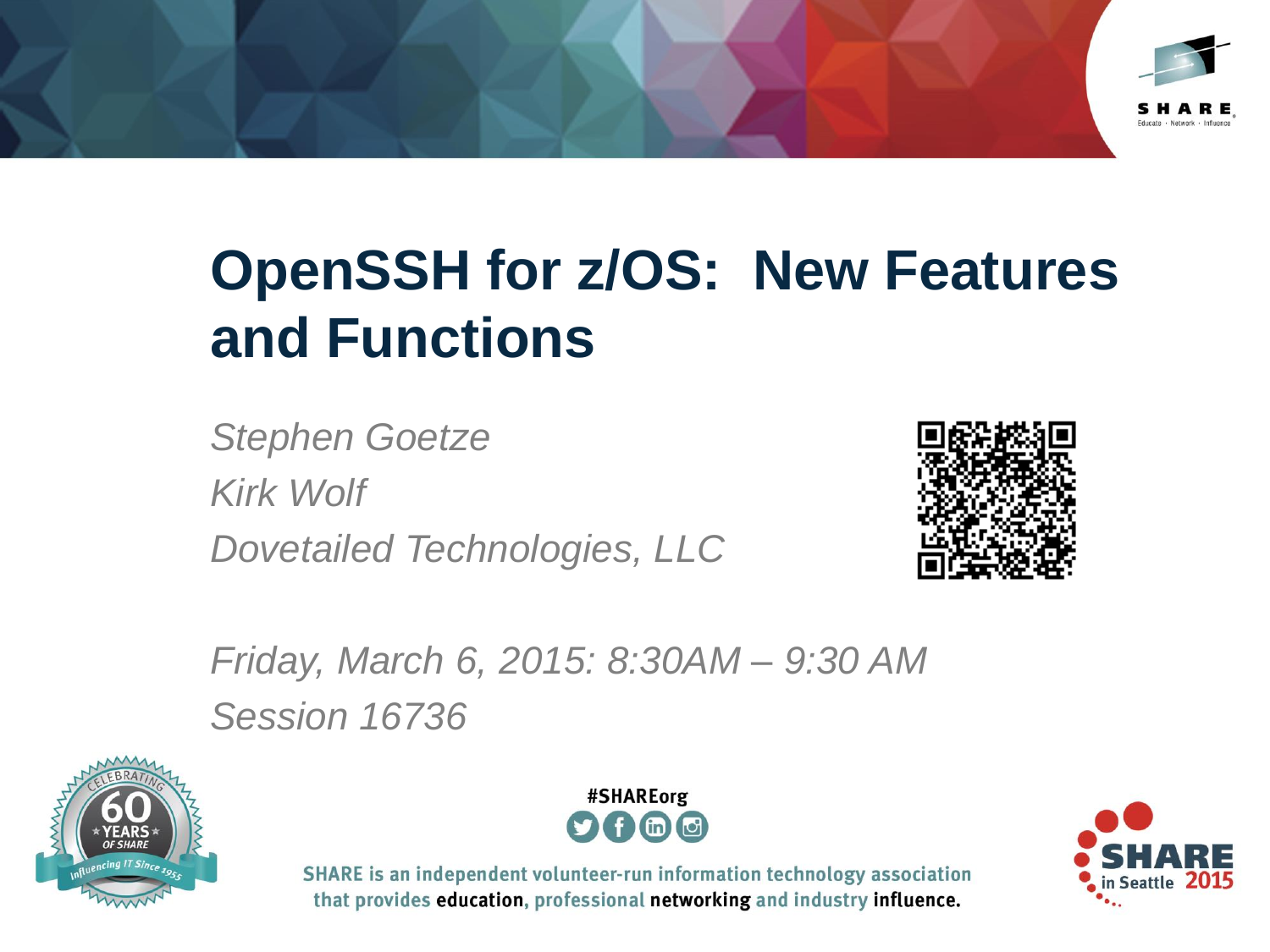

## **Trademarks**

- Co:Z® is a registered trademark of Dovetailed Technologies, LLC
- z/OS® is a registered trademark of IBM Corporation
- Windows is a trademark of Microsoft Corporation

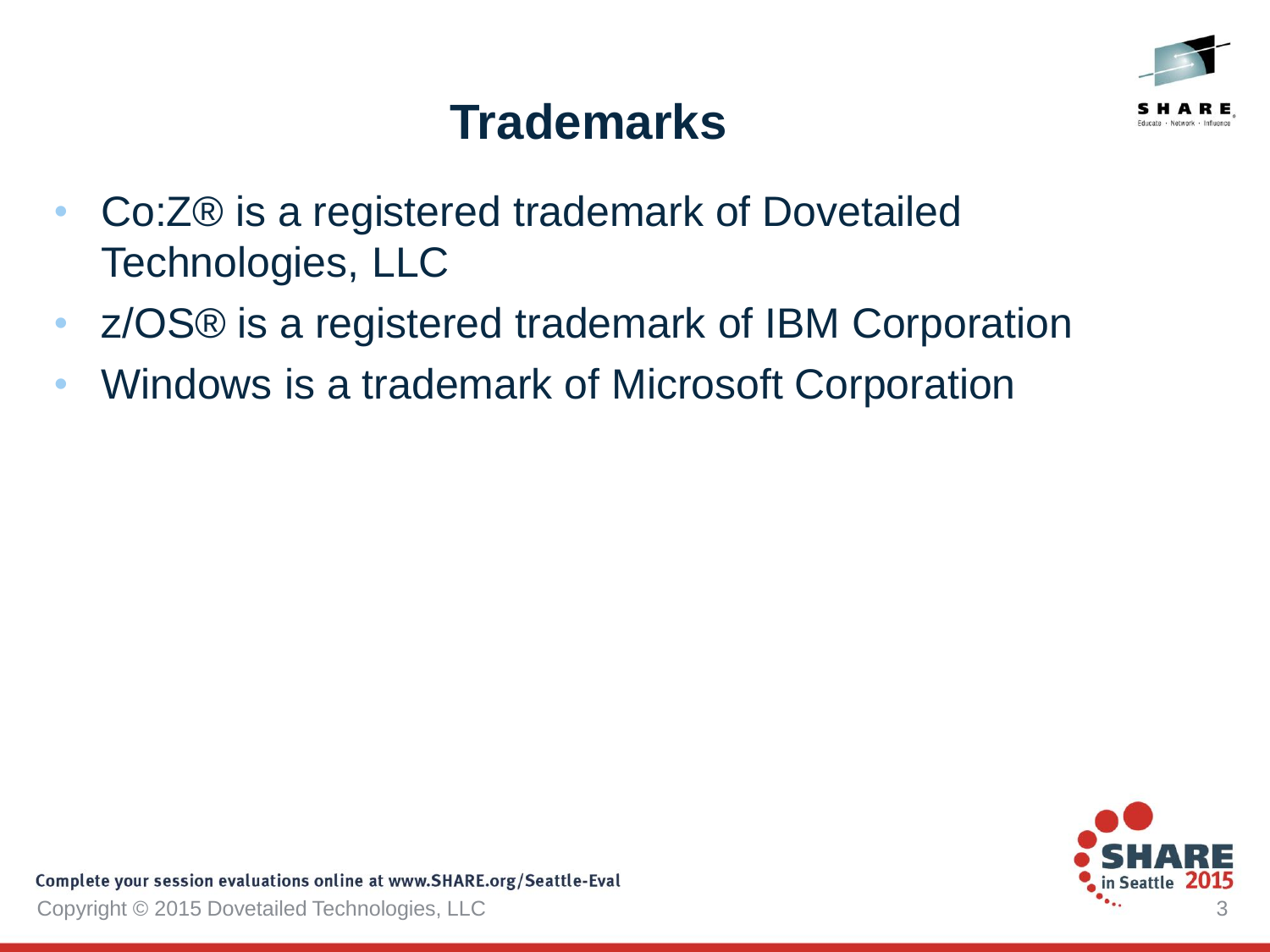

## **Dovetailed Technologies**

We provide  $z/OS$  customers world wide with innovative solutions that enhance and transform traditional mainframe workloads:

- Co:Z Co-Processing Toolkit for z/OS
	- z/OS Enabled SFTP, z/OS Hybrid Batch, z/OS Unix Batch integration
	- Runs on IBM Ported Tools for z/OS OpenSSH
- JZOS

acquired by IBM in and now part of the z/OS Java SDK

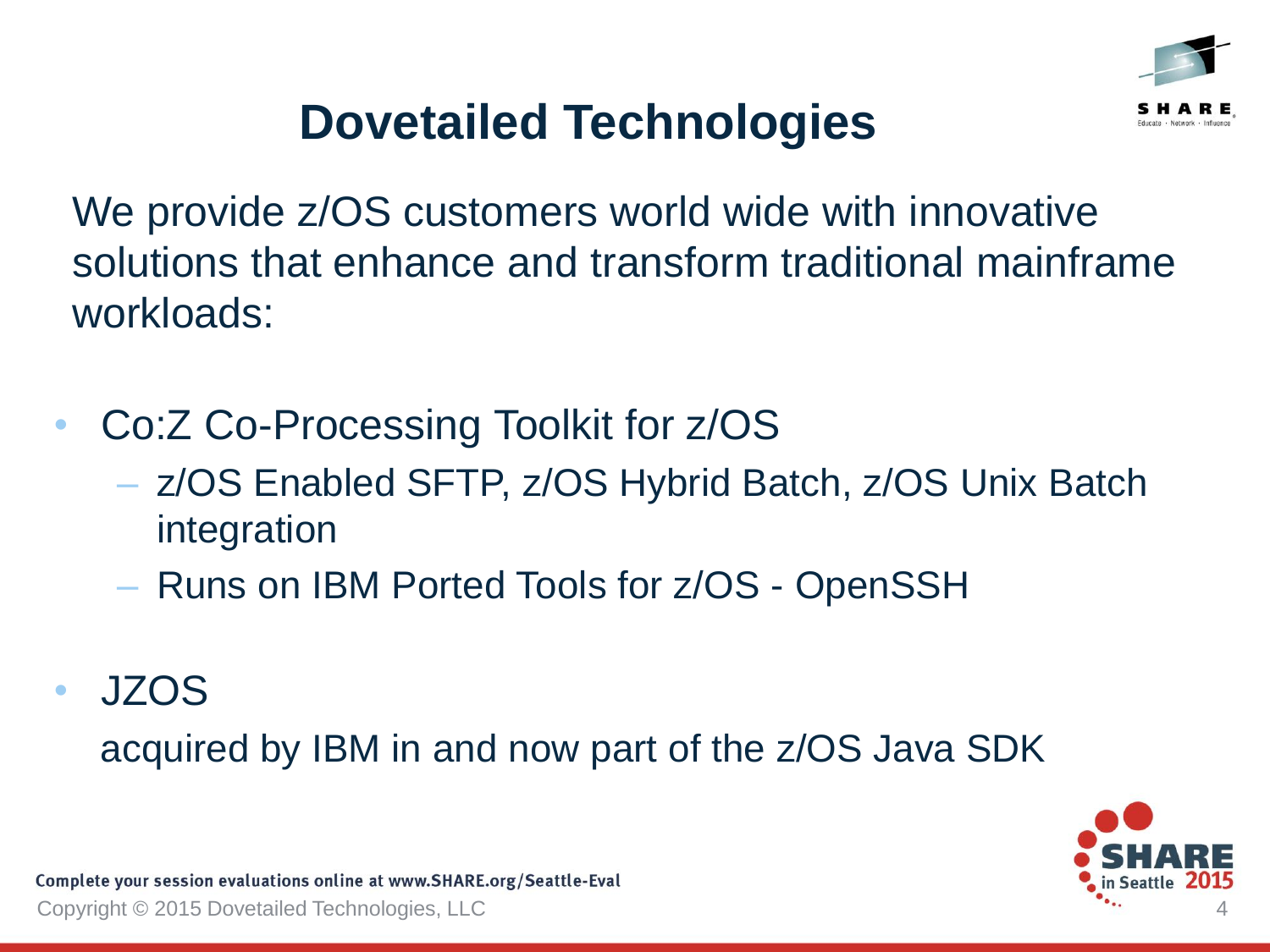

# **Agenda**

- What is SSH and how does it work?
- IBM Ported Tools for z/OS V1.3 OpenSSH
	- Overview, product notes and future direction
- OpenSSH 6.4p1 feature highlights since 5.0p1
- SMF changes
- Migration considerations
- Configuration and tuning
	- ICSF /dev/random support
	- Hardware accelerated (CPACF via ICSF) Ciphers and MACs
	- Language Environment Tuning

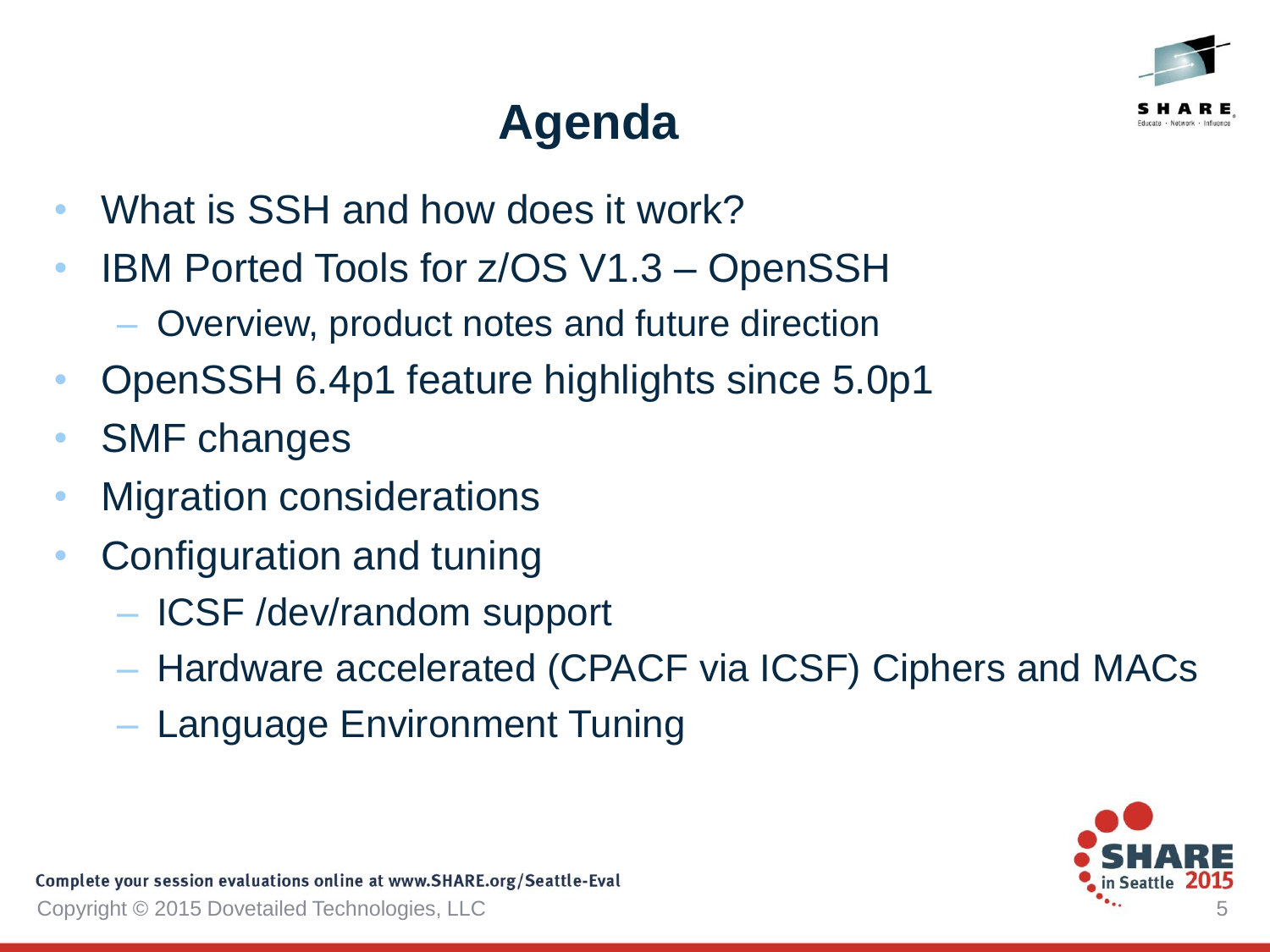

# **What is SSH?**

- The IETF SSH-2 standard protocol (RFC 4251 etc)
- Features:
	- A secure (encrypted) connection over **one** TCP/IP socket between a client and a server
	- Authentication of both user and host
	- (optional) LZ compression
	- Support for one or more simultaneous *application channels* over the same connection: terminal, sftp, command, port forwarding, ...
- There are many compatible implementations
	- **OpenSSH** is by far the most popular; it is a default package on all Unix/Linux distributions
	- PuTTY is a popular free Windows client

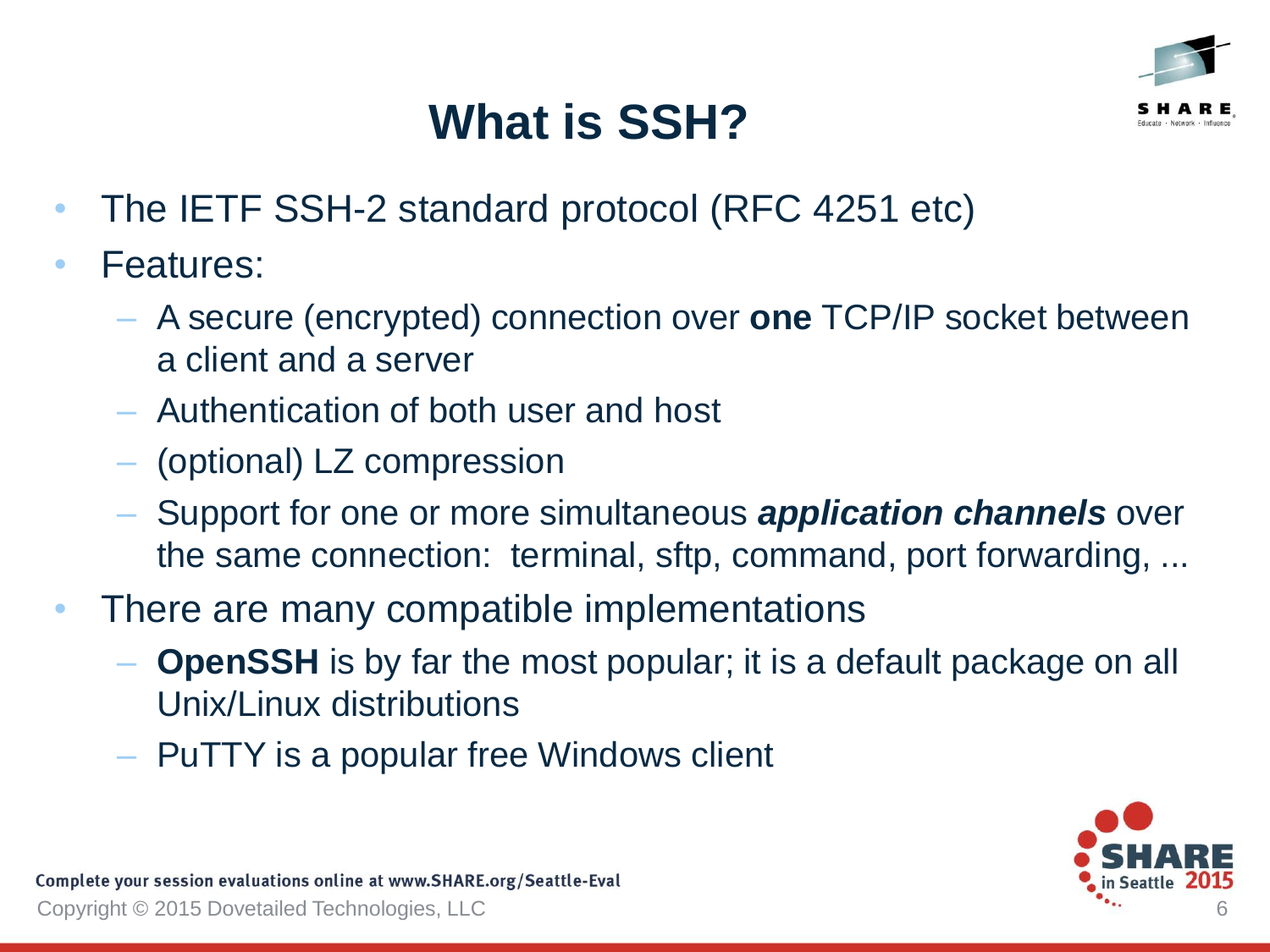

# **SSH2 Crypto at-a-glance**

#### • **Key Exchange – "kex"**

- Some variant of Diffie-Hellman
- Client generated random number and the server key are used to:
	- Allow the client to authenticate the identity of the server
	- Independently generate and exchange a secret session key
	- Enable session rekeying. Typically once/hour or GB.

#### • **User Authentication**

At start of session, a password or **user** key pair can be used to authenticate the user to the server.

### • **Session Encryption**

- A symmetric Cipher uses the shared session key to encrypt the packet payload.
- A MAC algorithm (typically SHA-1) is used to generate a hash of each packet.

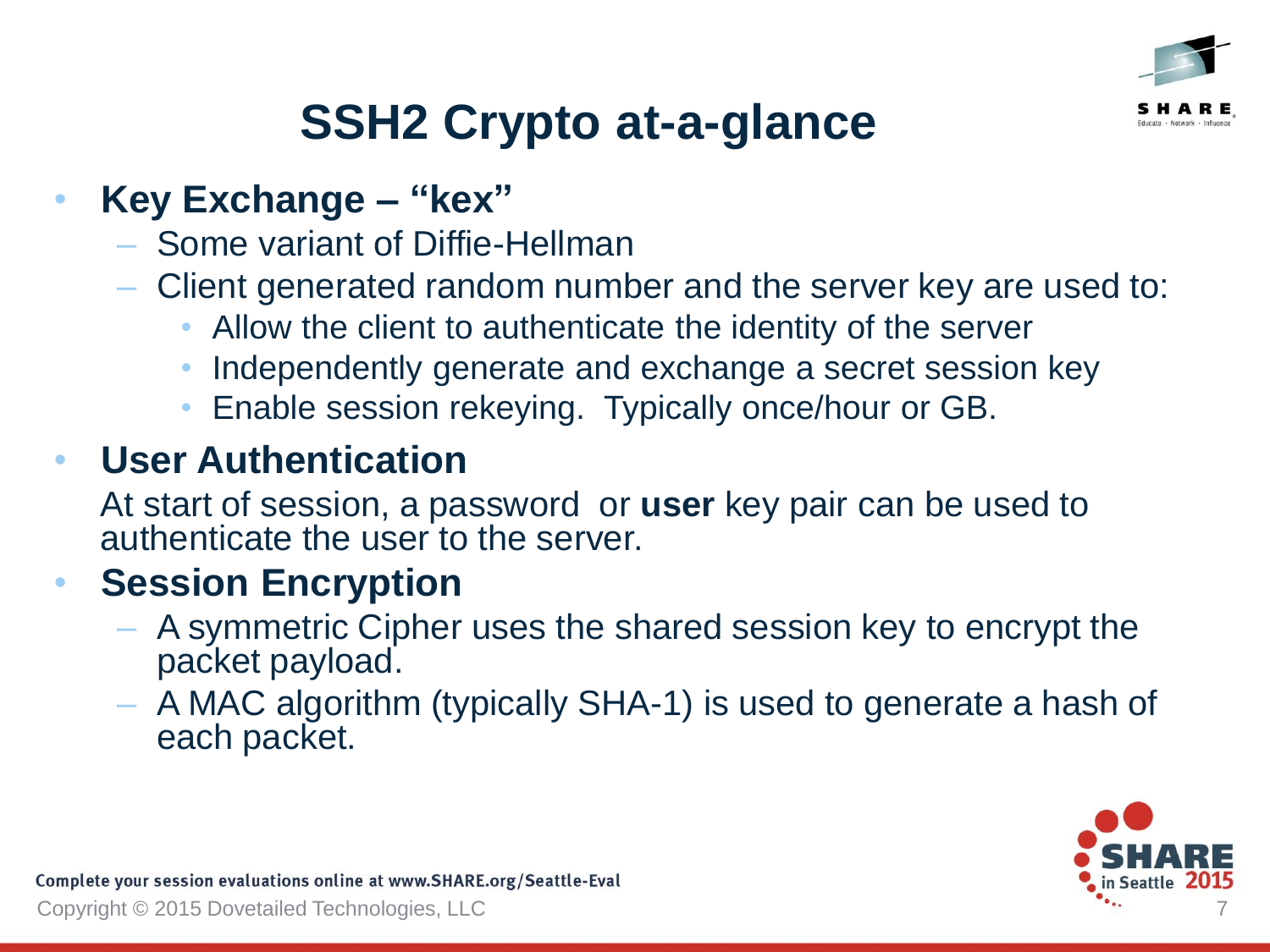

## **SSH Encryption and Authentication**

ssh client

ssh server





Complete your session evaluations online at www.SHARE.org/Seattle-Eval

Copyright © 2015 Dovetailed Technologies, LLC 8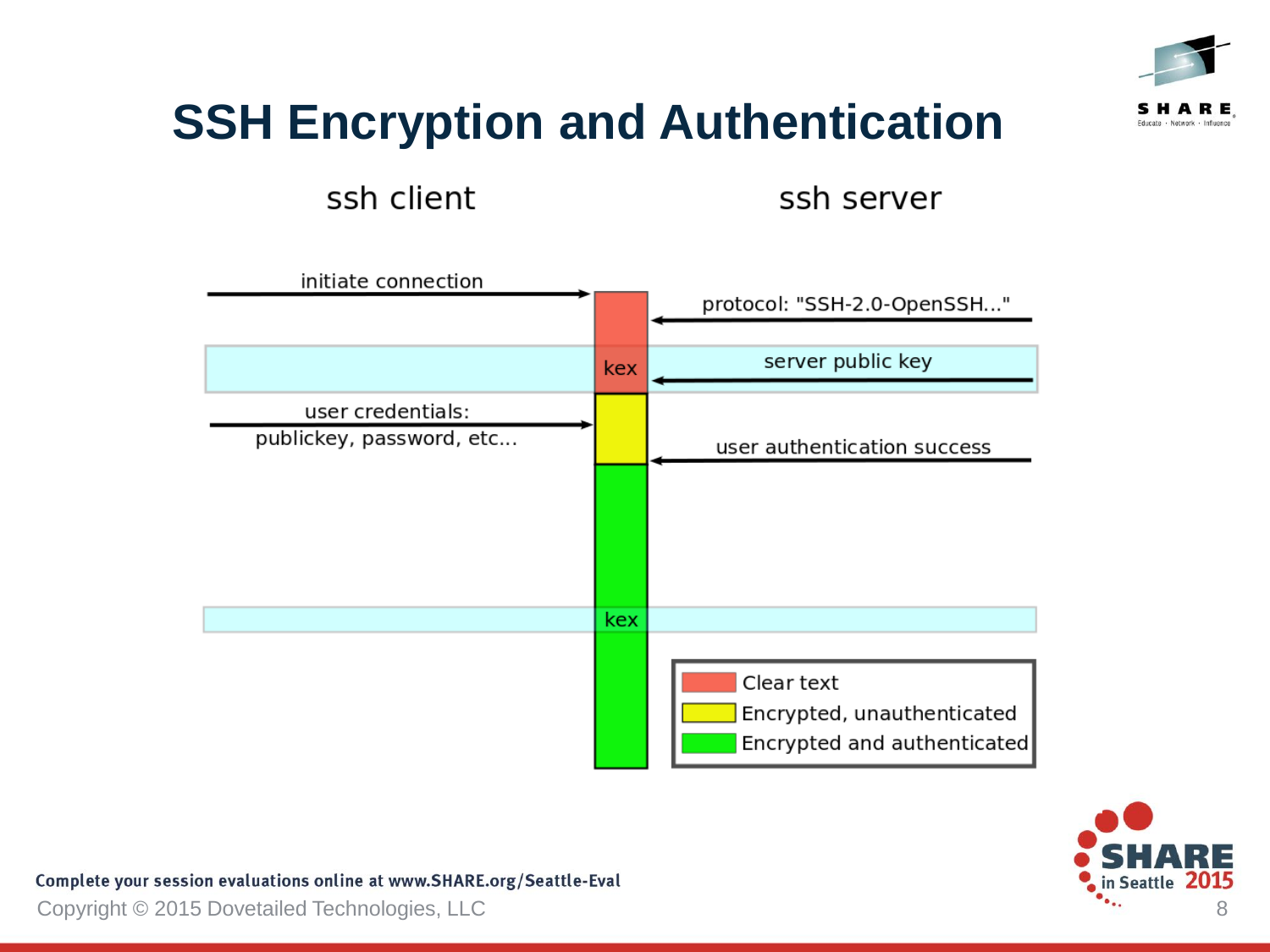

## **IBM Ported Tools for z/OS V1.3 – OpenSSH Overview**

- Base upgraded from OpenSSH 5.0p1 to 6.4p1
- ICSF acceleration of CTR mode AES ciphers
	- CTR mode is now preferred over CBC\*
- New SMF logging detail
- Enabled ssh client to be invoked under TSO/OMVS shell
	- entry of password credentials not permitted
- Relaxed syntax of IdentityKeyRingLabel
	- double quotes optional when entered from ssh, sftp, or scp command line
- Remains a no-charge z/OS product; normal IBM support

\*http://www.kb.cert.org/vuls/id/958563

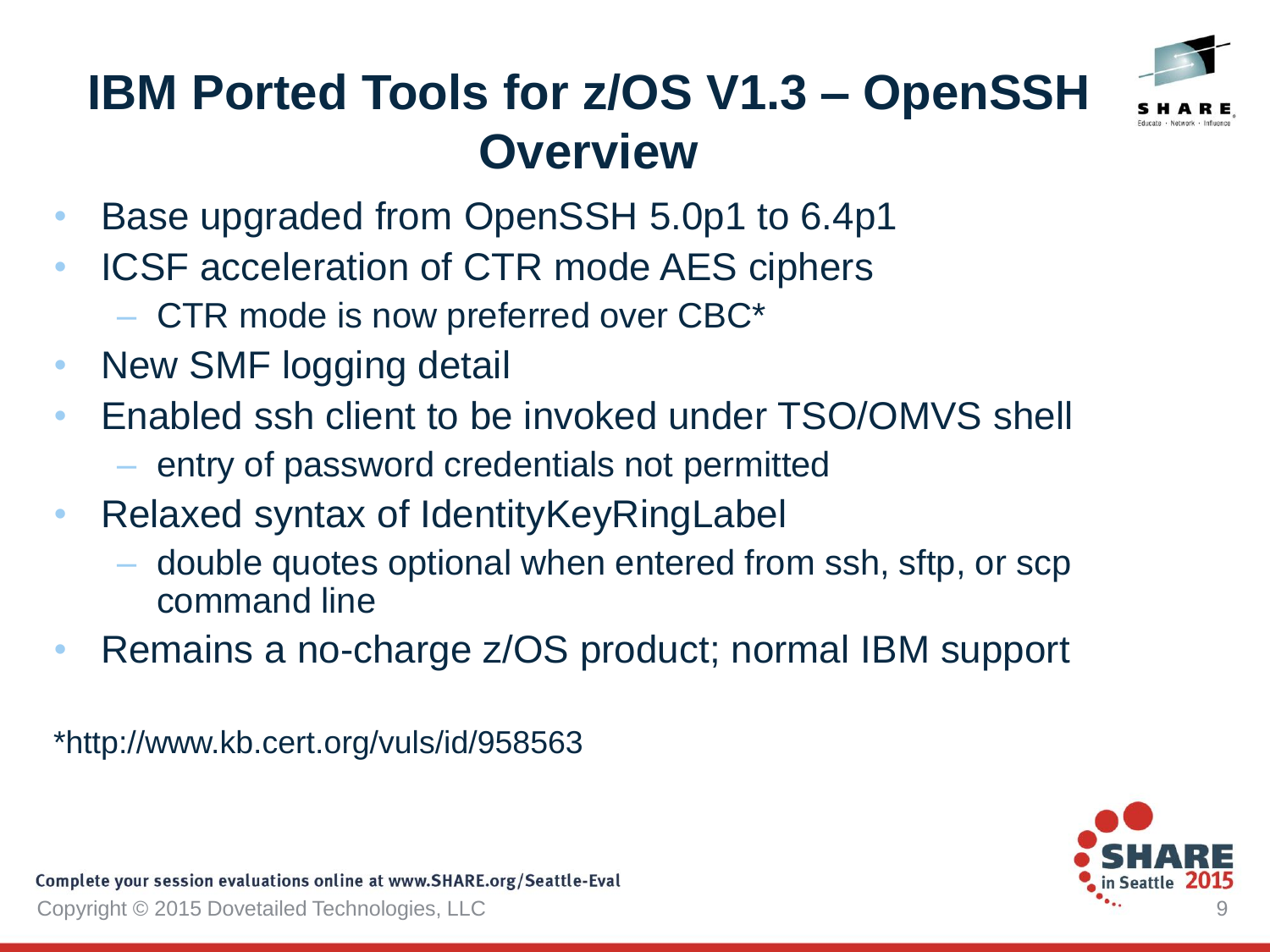

### **IBM Ported Tools for z/OS V1.3 – OpenSSH Product Notes**

- New release (HOS1130) installs over the previous release (HOS1120)
- HOS1130 is supported on z/OS 1.13 and later
- HOS1120 supported through z/OS V2R1, but withdrawn from marketing at HOS1130 GA.
- /dev/random is now **required** HOS1130 will not run without ICSF active!
- Verifying version **\$ ssh -V** OpenSSH\_6.4p1, OpenSSL 1.0.1c 10 May 2012
	- **\$ /usr/sbin/sshd -d -t**

```
…
debug1: sshd version OpenSSH_6.4p1, OpenSSL 1.0.1c 10 May 2012
```


Complete your session evaluations online at www.SHARE.org/Seattle-Eval Copyright © 2015 Dovetailed Technologies, LLC 10 and 10 and 10 and 10 and 10 and 10 and 10 and 10 and 10 and 10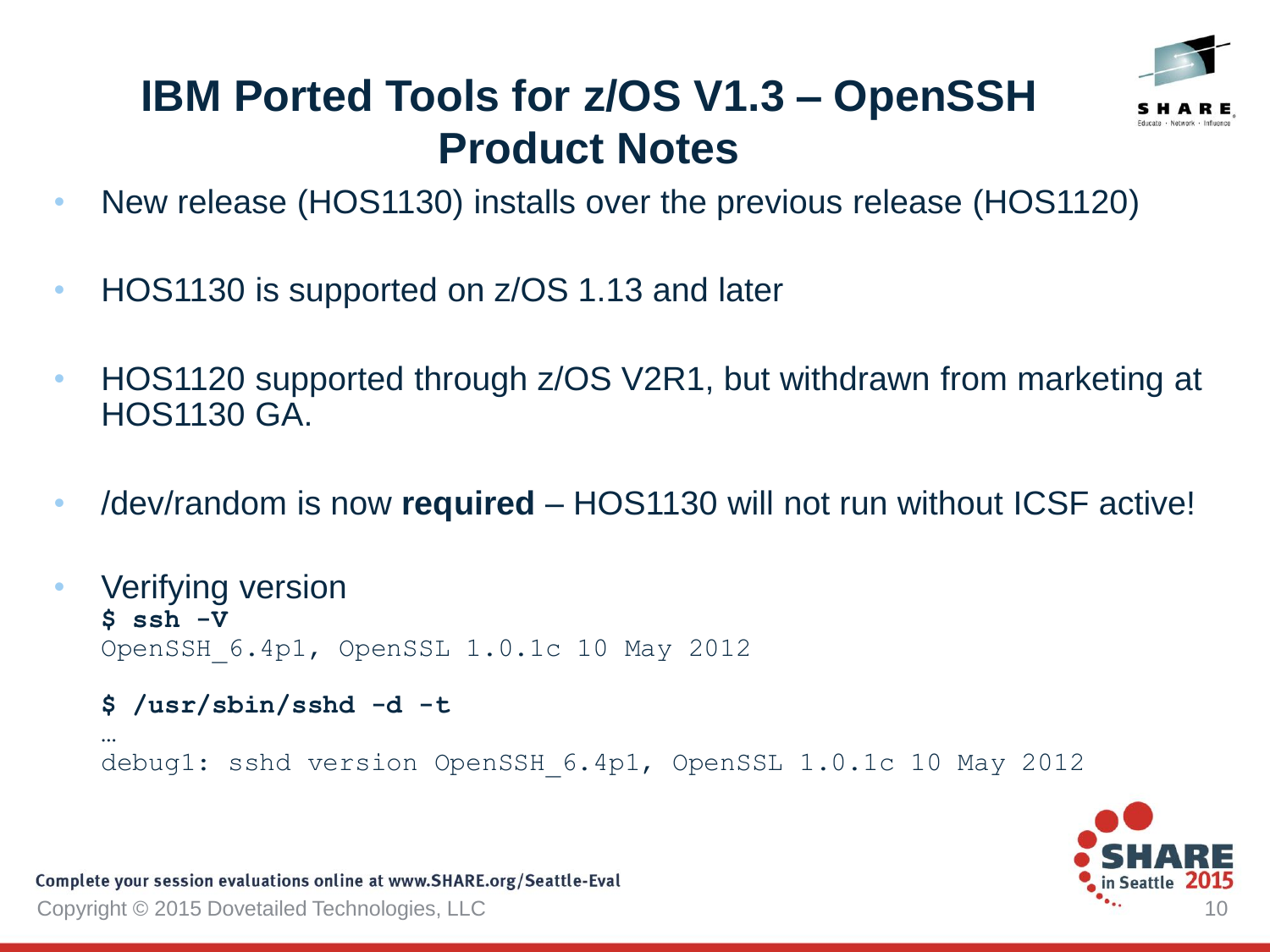

## **Future Direction**

- OpenSSH is planned to be provided as a base element in z/OS V2.2
- "IBM plans to add OpenSSH to z/OS and enhance it by providing Kerberos support, which is designed to enable single sign-on from Microsoft™ Windows™ domains, and also to leverage the capabilities of IBM zEnterprise Data Compression (zEDC). These capabilities are also planned to be made available in the version of OpenSSH that is part of IBM Ported Tools for z/OS."
	- IBM Software Announcement: ZP15-0006, January 14, 2015

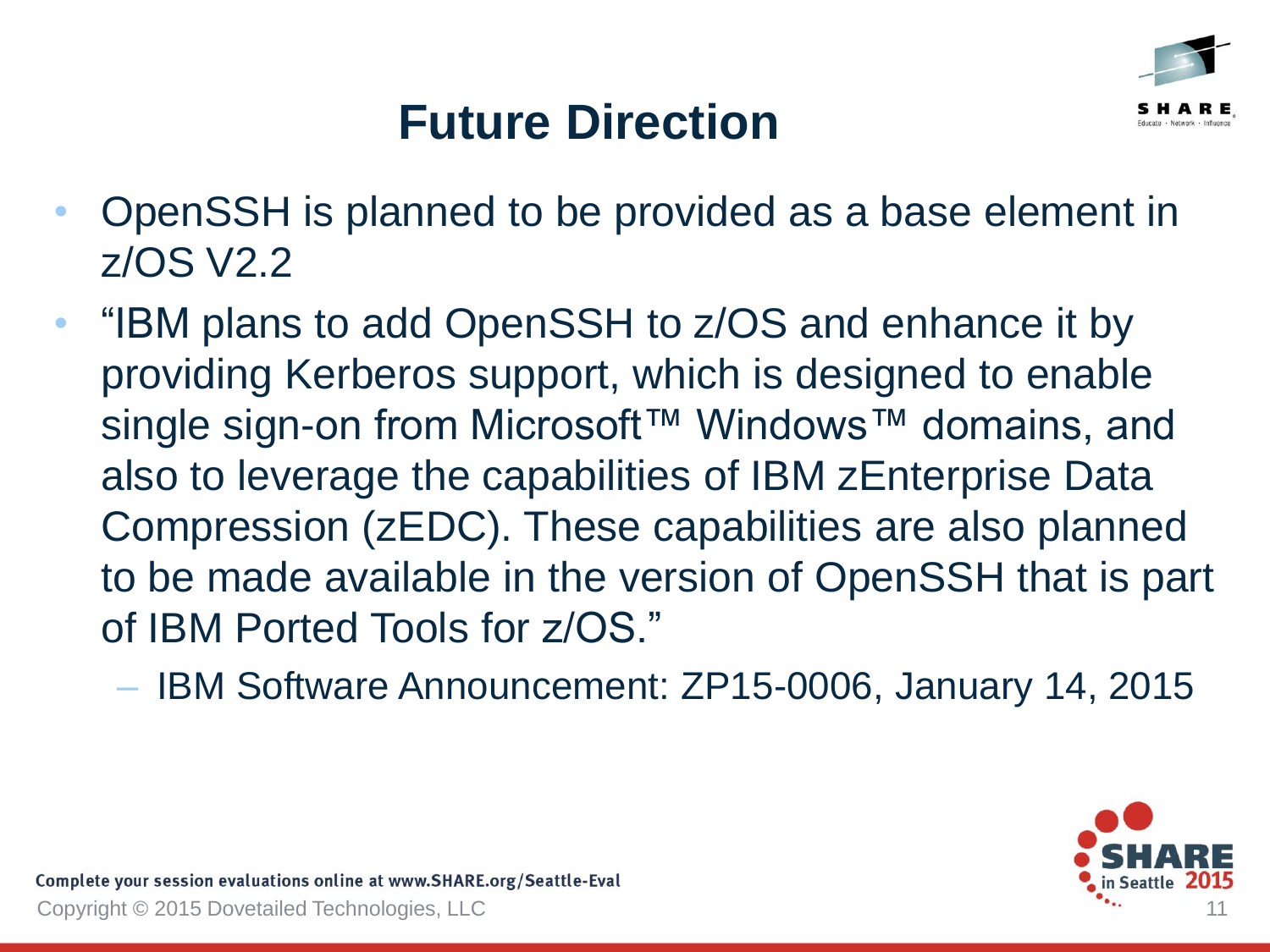

• Key Exchange algorithms can now be specified (-oKexAlgorithms)

```
diffie-hellman-group1-sha1, 
diffie-hellman-group14-sha1, 
diffie-hellman-group-exchange-sha1,
diffie-hellman-group-exchange-sha256,
ecdh-sha2-nistp256, 
ecdh-sha2-nistp384, 
ecdh-sha2-nistp521
```
• NIST Elliptic-curve algorithms added

**Note:** new algorithms **highlighted**

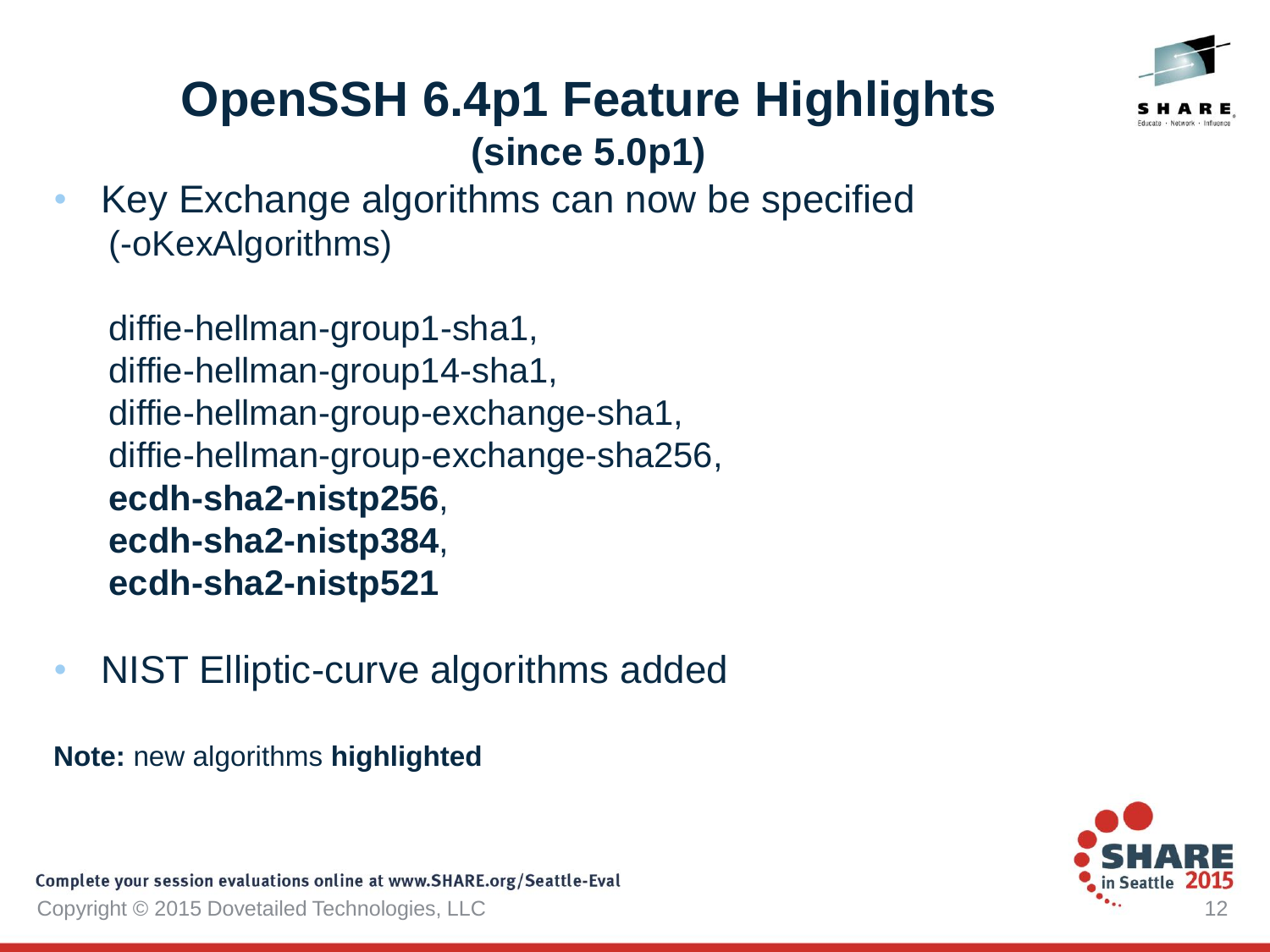

• Key Algorithms – used for ssh host (server) or user keys

ssh-rsa,ssh-dss,

**ecdsa-sha2-nistp256,ecdsa-sha2-nistp384,ecdsa-sha2-nistp521,**

**ssh-rsa-cert-v01@openssh.com,**

**ssh-dss-cert-v01@openssh.com,**

**ecdsa-sha2-nistp256-cert-v01@openssh.com,**

**ecdsa-sha2-nistp384-cert-v01@openssh.com,**

**ecdsa-sha2-nistp521-cert-v01@openssh.com,**

**ssh-rsa-cert-v00@openssh.com,**

**ssh-dss-cert-v00@openssh.com**

- NIST Elliptic-curve DSA w/ SHA-2 algorithms added
- OpenSSH "certificates" added (more later)

**Notes:** new algorithms **highlighted ,**non-standard non-RFC names have "@openssh.com"

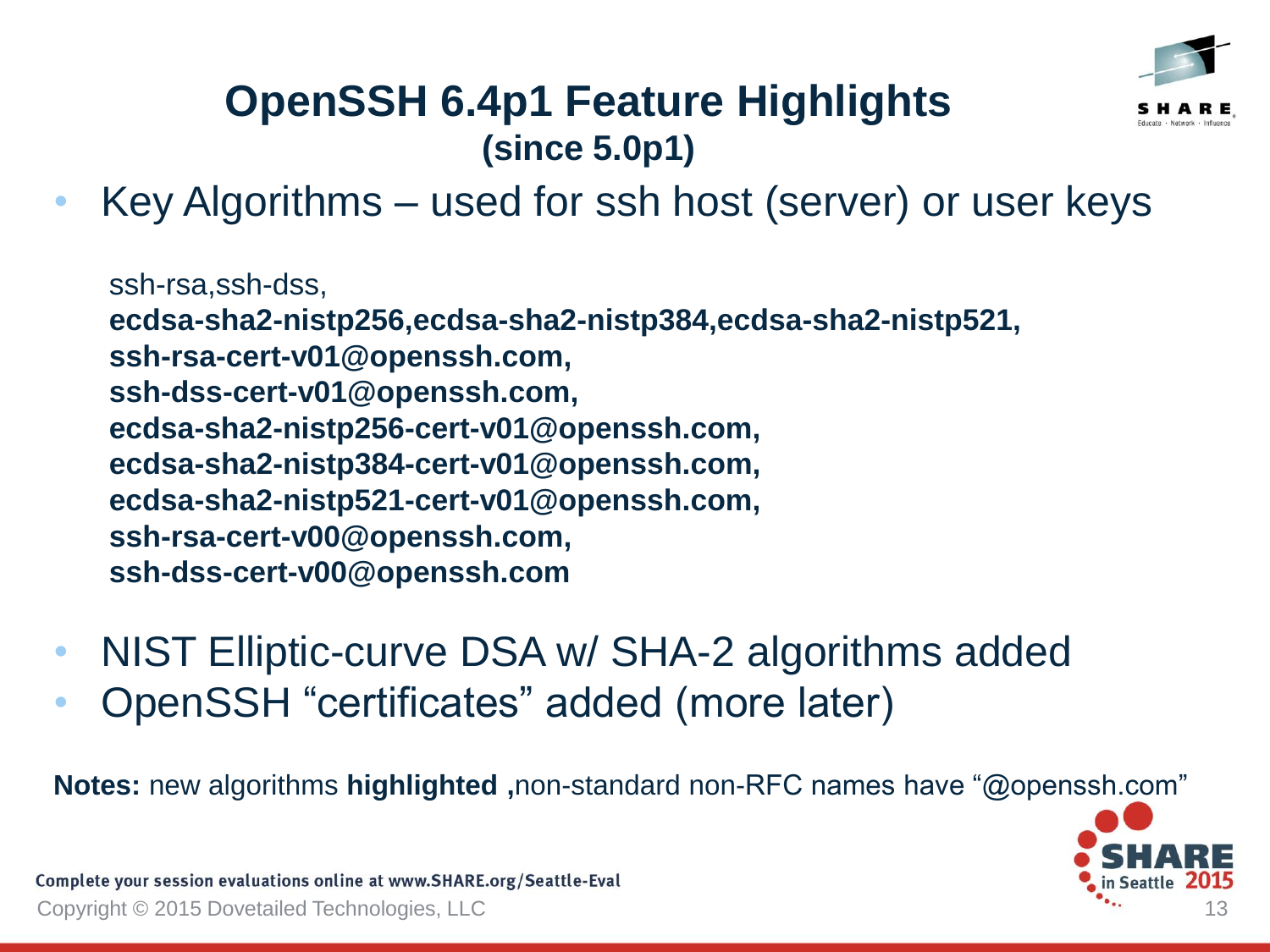

• Cipher algorithms – default preference order shown

aes128-ctr\*\*,aes192-ctr\*\*,aes256-ctr\*\*,arcfour256,arcfour128, **aes128-gcm@openssh.com,aes256-gcm@openssh.com,** aes128-cbc\*,3des-cbc\*,blowfish-cbc,cast128-cbc,aes192-cbc\*, aes256-cbc\*,arcfour,rijndael-cbc@lysator.liu.se\*

- AES GCM (Galois/Counter Mode) ciphers added to OpenSSH – Function as both Cipher and HMAC in one
- AES CTR mode ICSF support has been added to HOS1130 – Accelerates the most widely used OpenSSH Ciphers

**Note:** new algorithms **highlighted,** ICSF support noted with "\*" or "\*\*"(new)

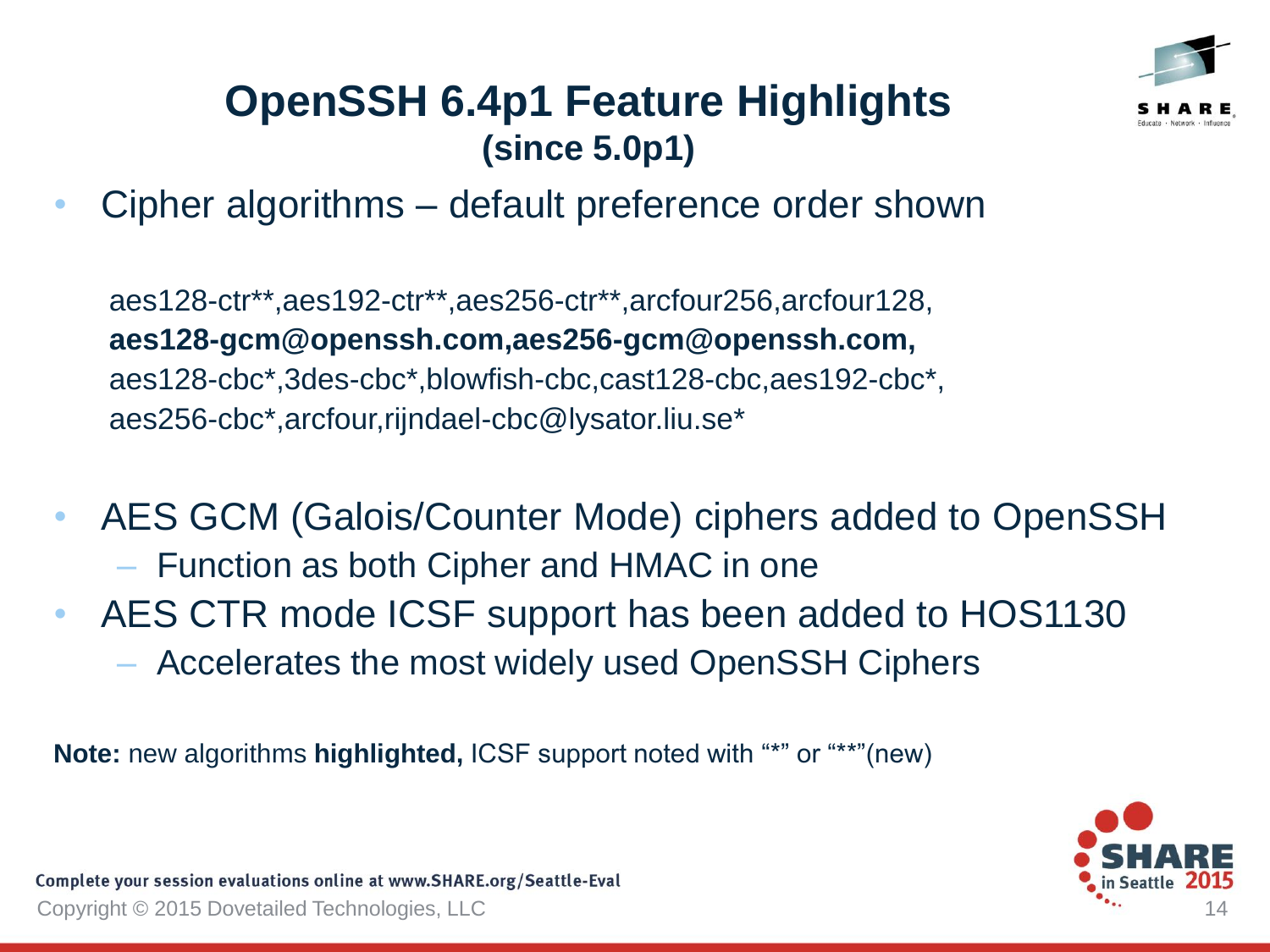

• MAC algorithms – default preference order shown

**hmac-md5-etm@openssh.com\*,hmac-sha1-etm@openssh.com\*, umac-64-etm@openssh.com,umac-128-etm@openssh.com, hmac-sha2-256-etm@openssh.com\*\*,hmac-sha2-512-etm@openssh.com\*\*,** hmac-ripemd160-etm@openssh.com\*, **hmac-sha1-96-etm@openssh.com\*,hmac-md5-96-etm@openssh.com\*,** hmac-md5\*,hmac-sha1\*, **umac-64@openssh.com,umac-128@openssh.com,hmac-sha2-256\*\*,hmac-sha2-512\*\*,** hmac-ripemd160\*,hmac-ripemd160@openssh.com\*,hmac-sha1-96\*,hmac-md5-96\*

- SHA-2 algorithm added (with ICSF support)
- UMAC algorithm support added
- "-etm@openssh.com" algorithms are **not** new algorithms! They are variants that indicate that the MAC is calculated **after** encryption ("Encrypt-then-MAC") rather than the other way around. The community now considers this more secure (in theory).

**Note:** new algorithms **highlighted,** ICSF support noted with "\*" or "\*\*"(new)

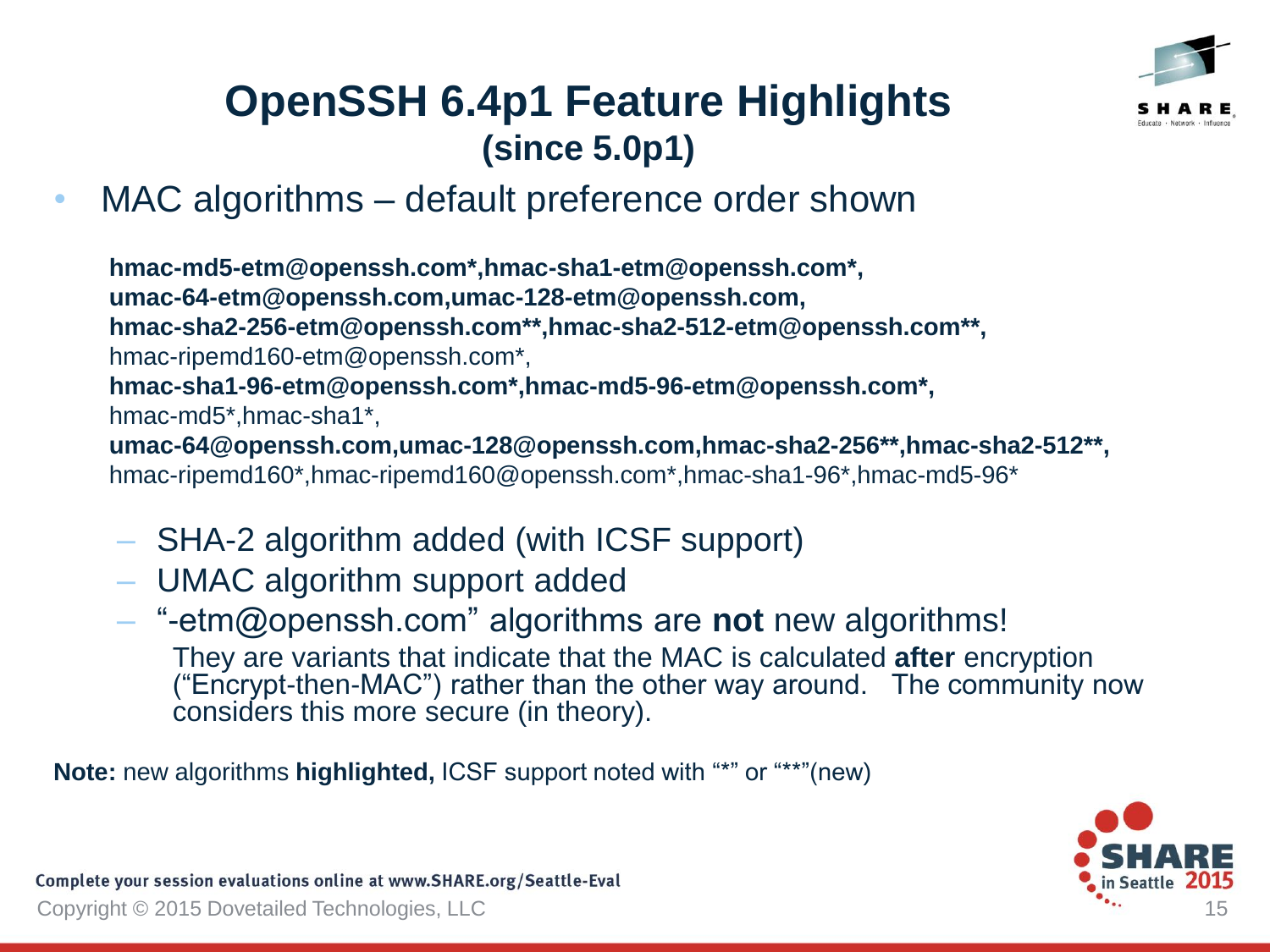

- Dynamic port assignment for remote port forwarding
	- ssh -R 0:host:port
	- A remote port of "0" can be specified in which case a dynamic port will be assigned on the server.
	- The client will report a message with the specific ephemeral port assigned.
- More flexibility in configuration files
	- Match blocks have more criteria and can include more options within the block.
- Support for public key (user and host) certificates
	- These are not X.509 certificates, but a simpler implementation that is unique to OpenSSH.
		- A single key ("CA key") may sign (vouch for) the public keys of many users or servers. If a host or user trusts the CA public key, then it implicitly accepts the keys that have been signed by it.
	- For more information, see the User's Guide / man page for the ssh-keygen command.
	- These have been available for a few years, but are not widely used.
	- No z/OS Key Ring support for these or their associated keys.

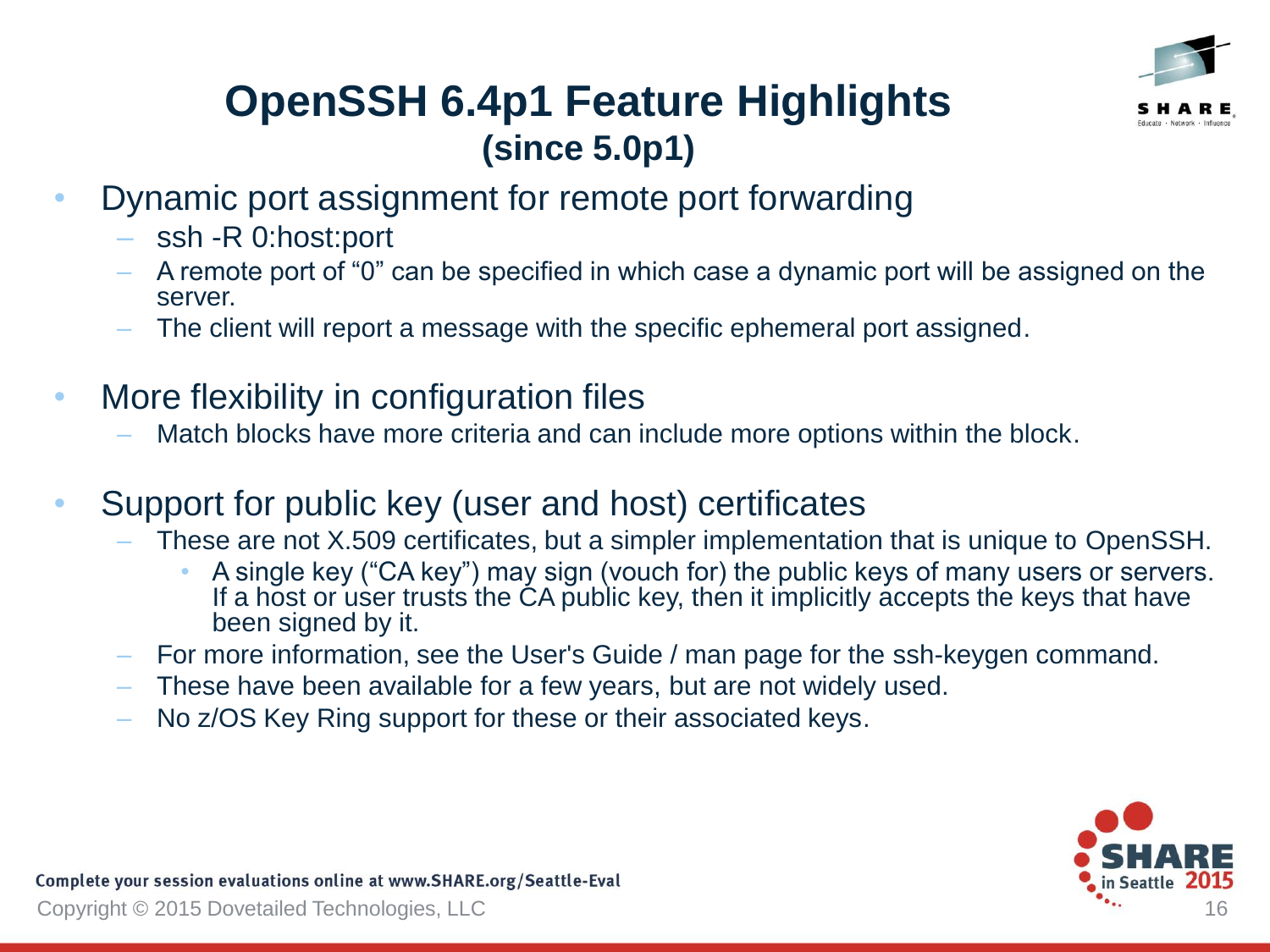

- Multi factor authentication methods
	- The server may specify that more than one authentication method is required for a/all user(s). For example:
	- AuthenticationMethods publickey,password publickey,publickey
- **SFTP** enhancements
	- Support for recursive file transfer in a directory tree (get/put -r)
	- sftp server read-only mode
	- sftp "df" command displays file system attributes
	- improved performance of directory listings
	- "ls -h" option human readable file attribute units
	- *No* sftp support for MVS datasets, spool files, etc.

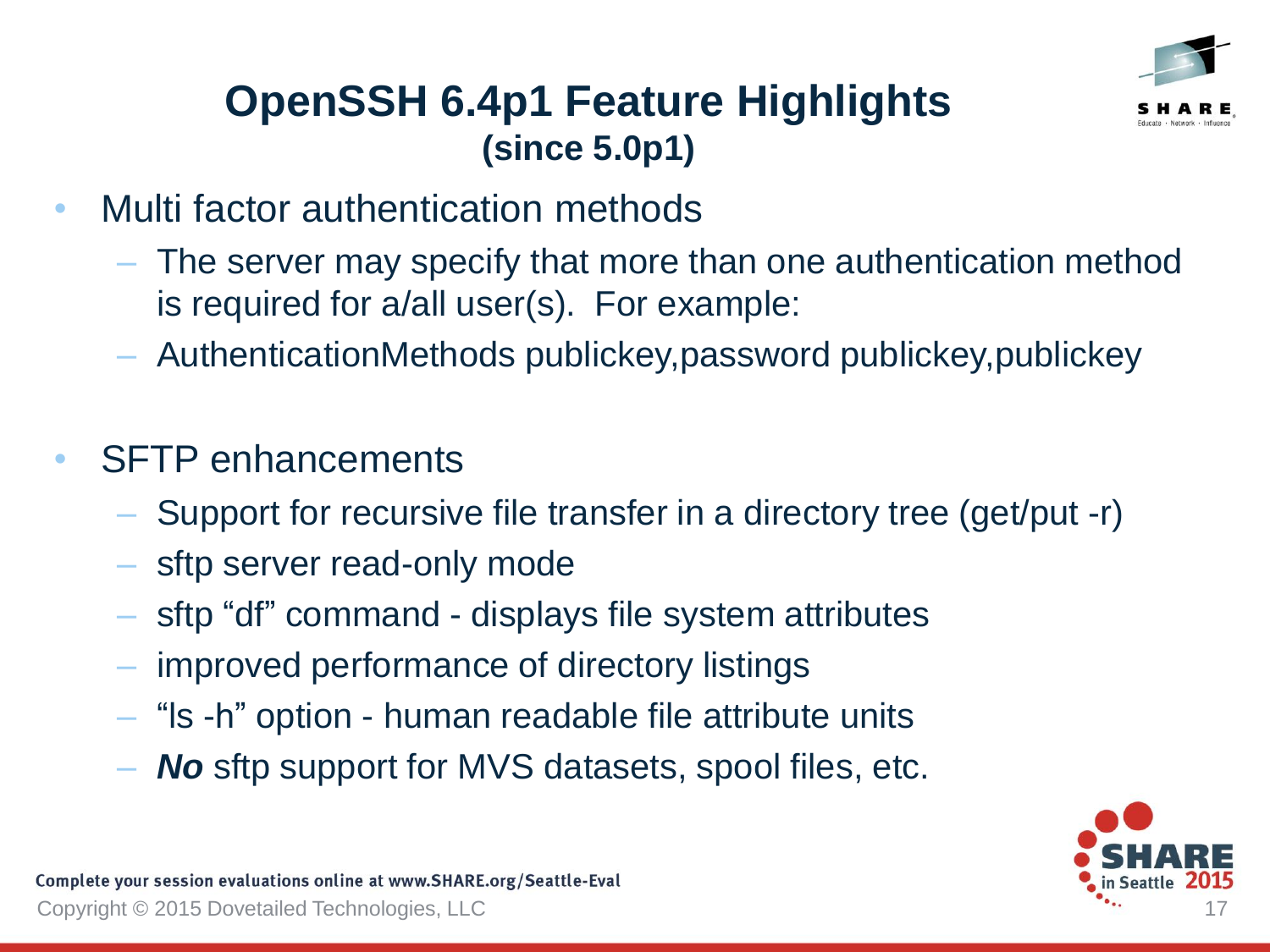

# **New SMF type 119 records for OpenSSH**

- Two new SMF 119 records were added:
	- type 94(x'5E') Client connection started record
	- type 95(x'5D') Server connection started record
- If SMF recording is configured (in zos\_ssh\_config / zos\_sshd\_config), these records will be written just after the user has been authenticated by the server.
- The content of these records is identical, and a subset of other 119 SSH records:
	- standard SMF 119 header
	- common 119 TCP/IP identification section
	- SSH common security section (identifies which algorithm(s) were used)
- BPX.SMF permission is now required for ssh client users if SMF recording is enabled, since the **ssh** command is not APF authorized.
- C-level mapping macros in /samples/ssh smf.h and the assembler mapping macros in SYS1.MACLIB(FOTSMF77) have been updated.

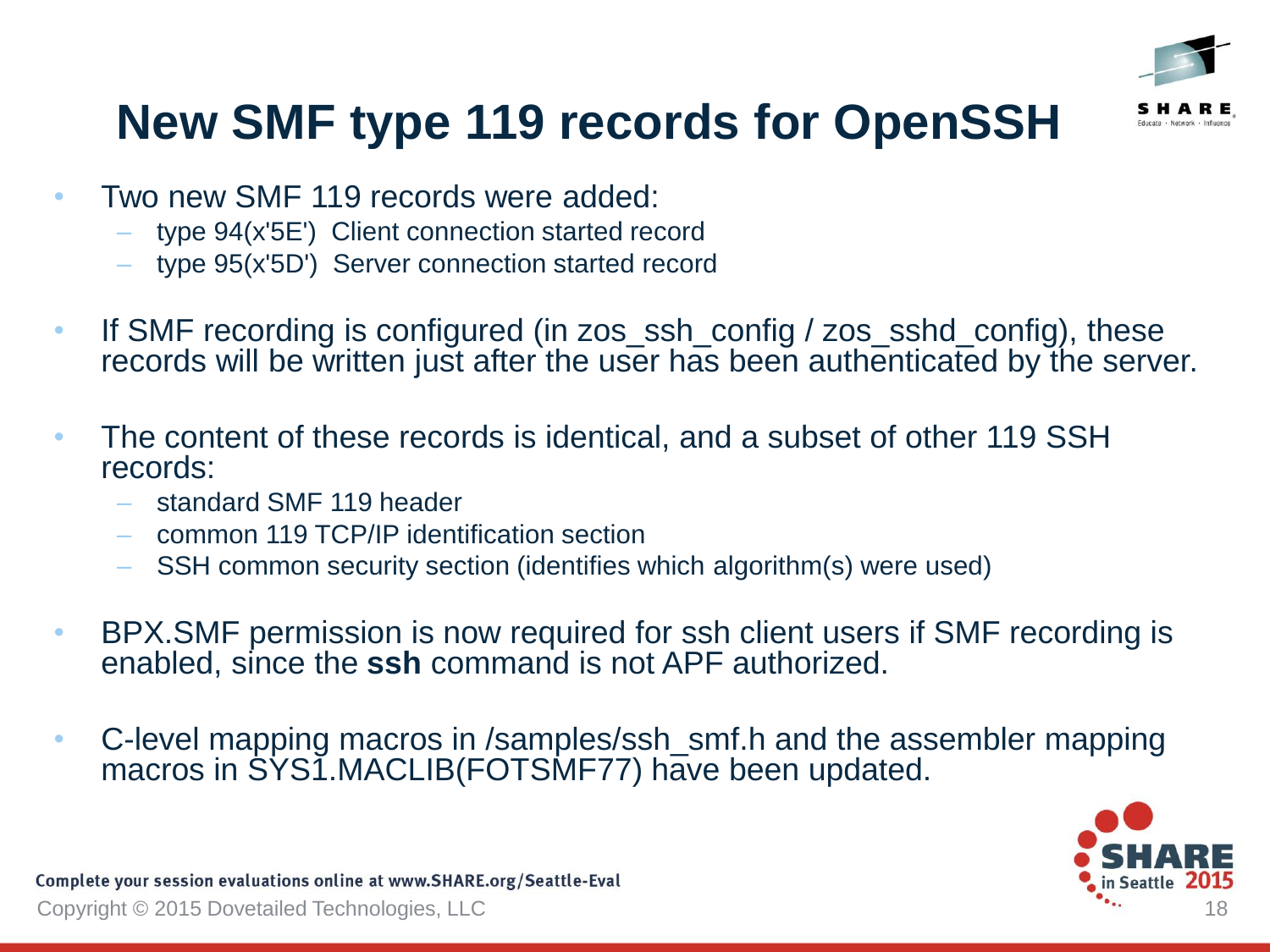

## **Migration Considerations Config Files**

- Customers with prior releases should review their configuration files to determine applicability of new features. Many new configuration options have been added through OpenSSH 6.4, and defaults for others have been changed.
	- ssh\_config
	- sshd\_config
	- zos\_ssh\_config
	- zos\_sshd\_config
- As in previous releases, protocol 1 is disabled by default.
- RhostsAuthenticaion (protocol 1 only) was removed in OpenSSH 3.7 and is no longer supported. RhostsRSAAuthentication may be used as a more secure alternative.

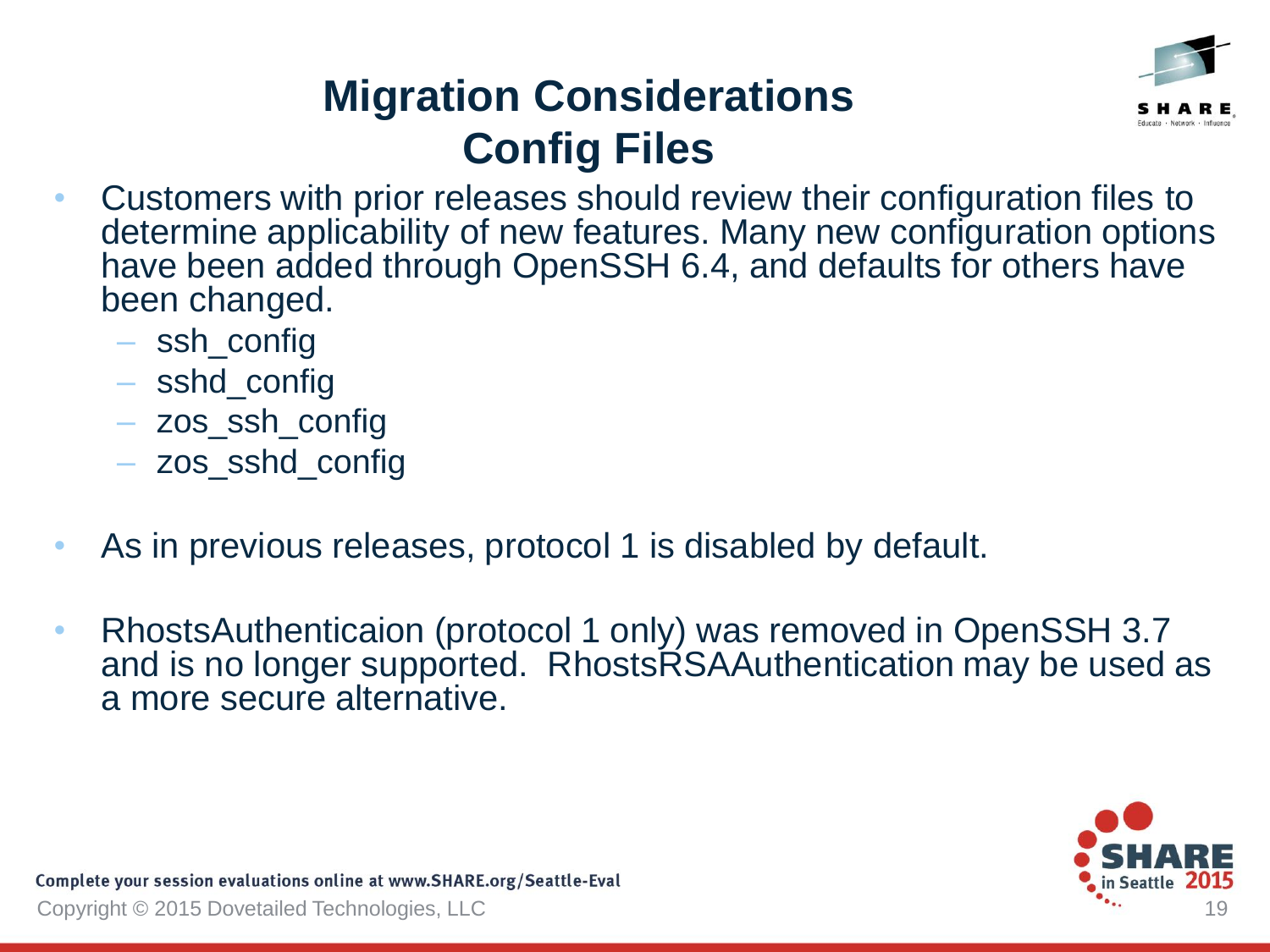

### **Migration Considerations SFTP**

- OpenSSH 6.4 changes sftp so that non-error messages are not printed to stdout if running a batch file (-b).
	- In effect, the -q (quiet mode) option is turned on with -b and cannot be turned off.
	- Since this will impact many customers, it has been changed in HOS1130 so that -b does not force -q.
	- The -q option can be specified in addition to -b. Therefore this is not actually a migration action, but the behavior will not be consistent with other implementations.

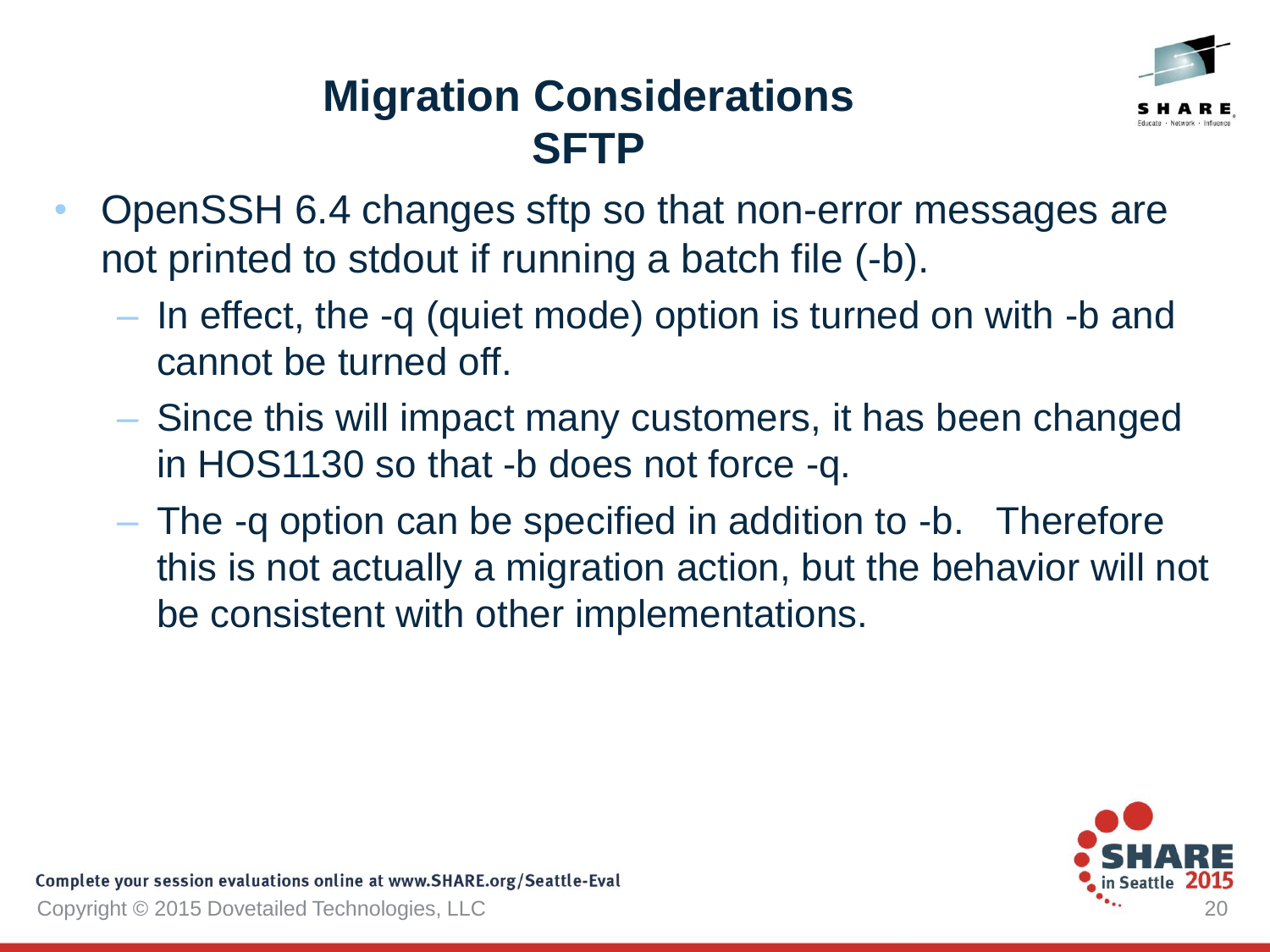

### **Migration Considerations /dev/random**

- In OpenSSH 6.4 no longer supports the use of ssh-rand-helper
- In HOS1130, neither the ssh client or sshd server will run unless the UNIX /dev/random device is working.
	- ICSF support of /dev/random is now **REQUIRED**.
		- Version HCR7780 or later must be installed and running
		- With HCR77A0, a **crypto card is NOT required**!
		- With HCR77A1, CSFRNG check can be skipped by defining resource CSF.CSFSERV.AUTH.CSFRNG.DISABLE in class XFACILIT
	- $-$  If /dev/random is not available, then ssh/sshd will fail with:

FOTS1949 PRNG is not seeded. Please activate the Integrated Cryptographic Service Facility (ICSF)

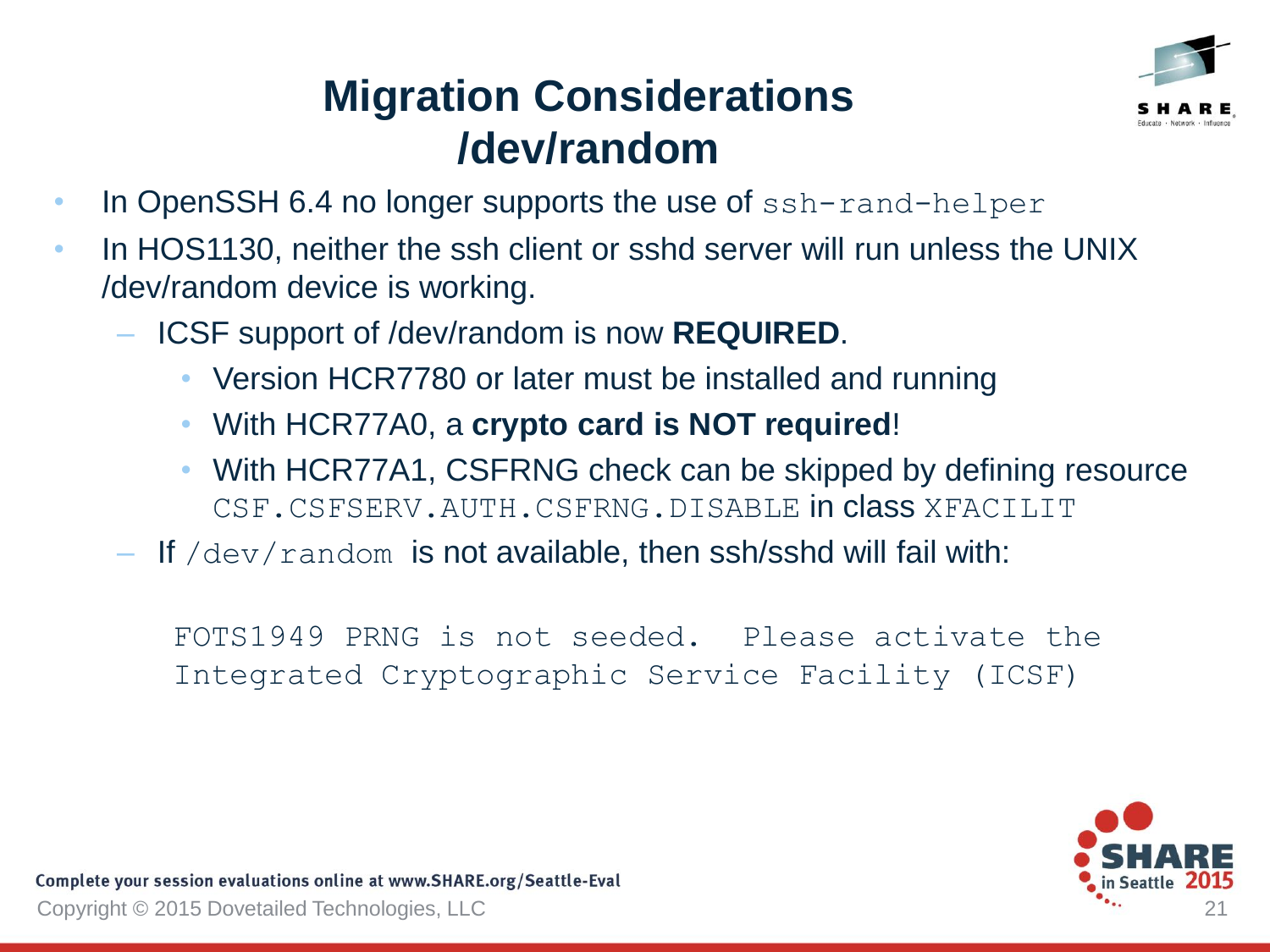

# **Configuration and Tuning**

- The following guidelines are taken from:
	- **IBM Ported Tools OpenSSH Quick Install Guide** <http://dovetail.com/docs/pt-quick-inst/index.html>
- For more information, see also:
	- IBM Ported Tools for z/OS: OpenSSH [http://www.ibm.com/servers/eserver/zseries/zos/unix/ported/](http://www.ibm.com/servers/eserver/zseries/zos/unix/ported/openssh/index.html) openssh/index.html

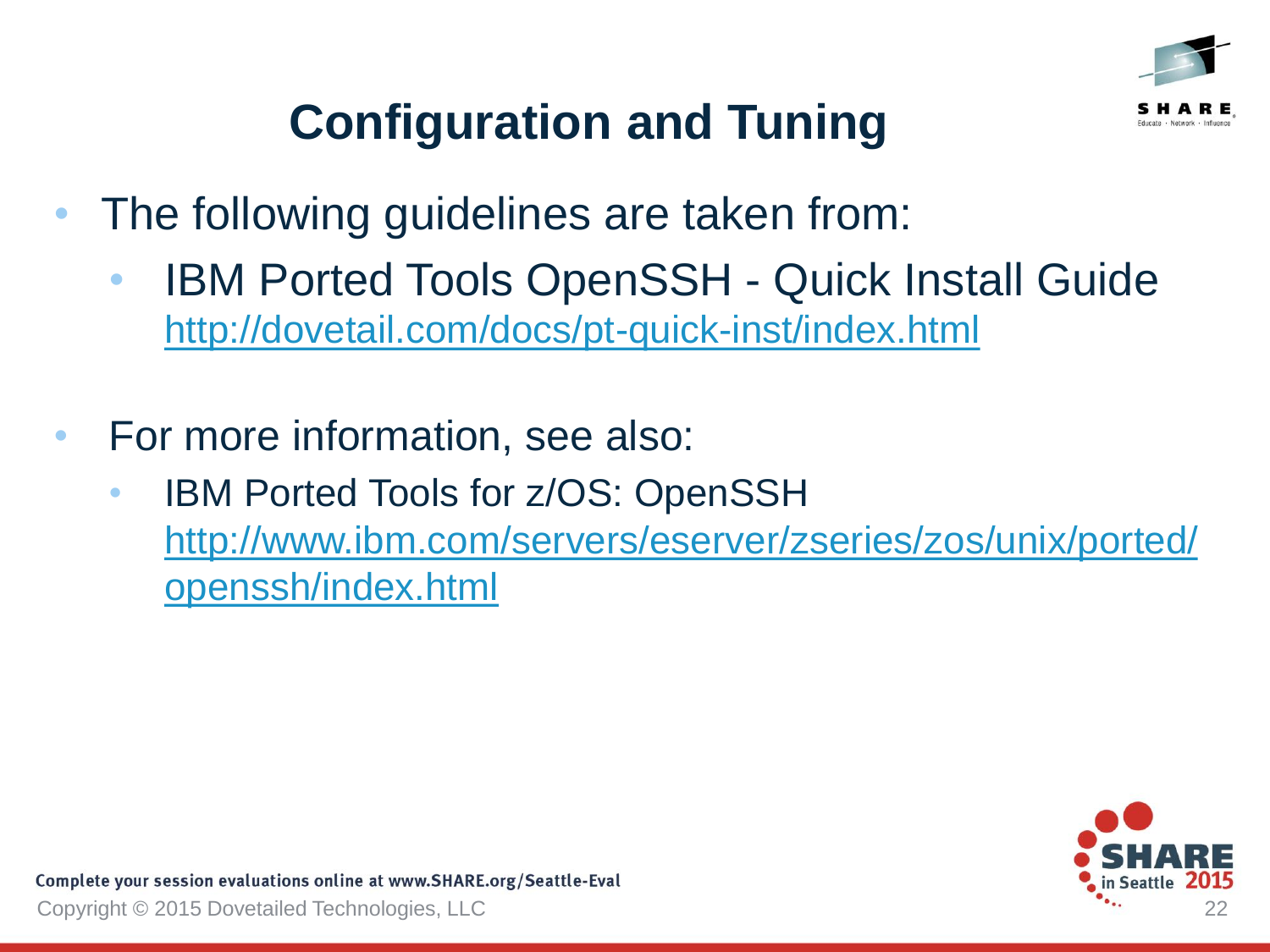

# **Using ICSF to enable /dev/random**

- Required for HOS1130
- Need to allow required users access to ICSF CSFRNG service. For most environments, this can be granted to all: RDEFINE CSFSERV CSFRNG UACC(NONE) PERMIT CSFRNG CLASS(CSFSERV) ID(\*) ACCESS(READ) SETROPTS RACLIST(CSFSERV) REFRESH
- You must authorize all userids that use ssh including both **sshd** userids.
- **Note:** With HCR77A1, this can be skipped by defining resource CSF.CSFSERV.AUTH.CSFRNG.DISABLE in class XFACILIT

#### To test (from a normal z/OS user UNIX shell):

\$ head /dev/random | od -x

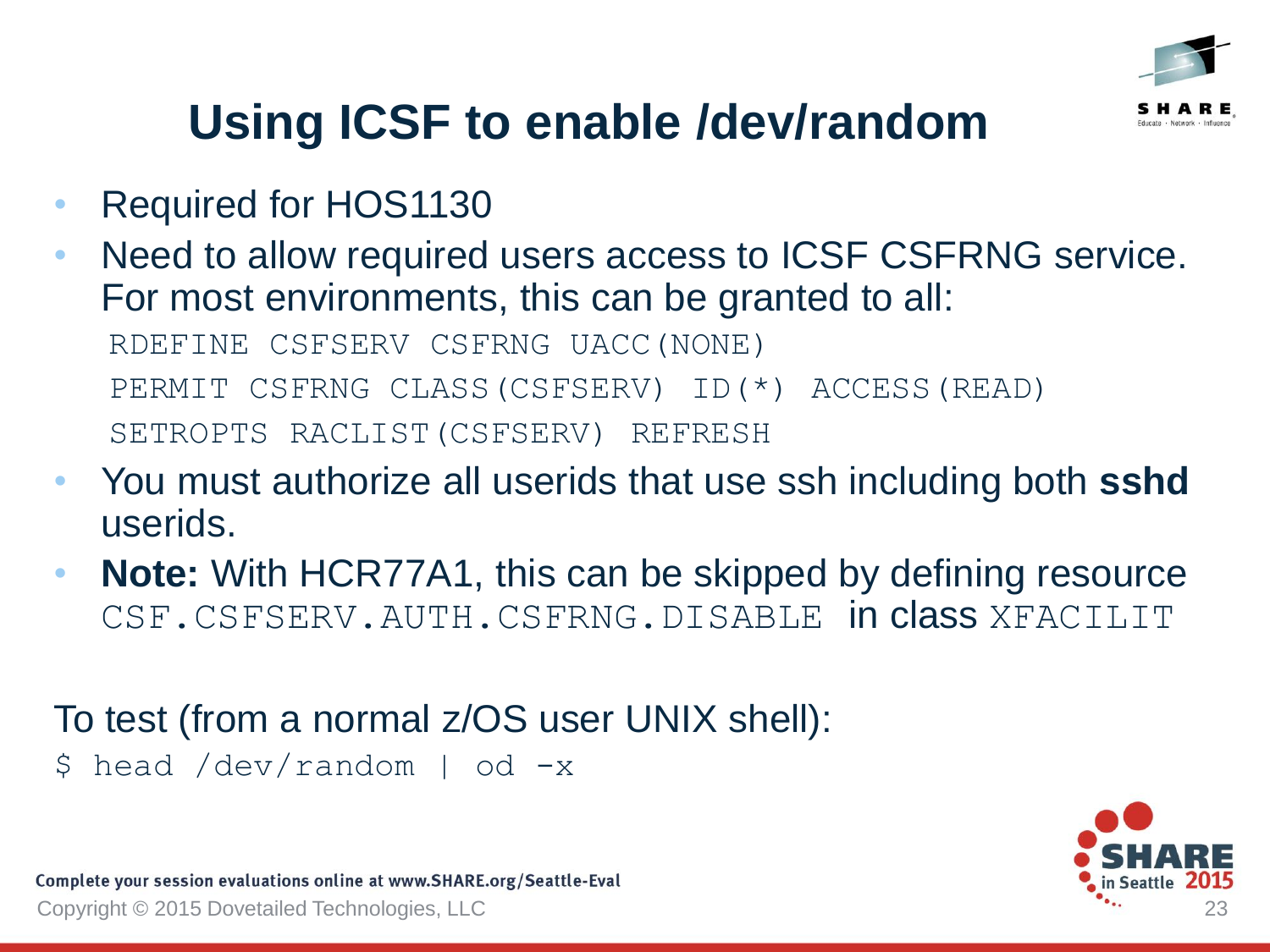

- ICSF must be active
- CPACF processor feature 3863 (free and enabled by default in most countries)
- Properly configured, ICSF and CPACF instructions can reduce overall CPU usage by > 50%.
- PTF for APAR OA45548 must be installed to take advantage of AES-CTR mode.

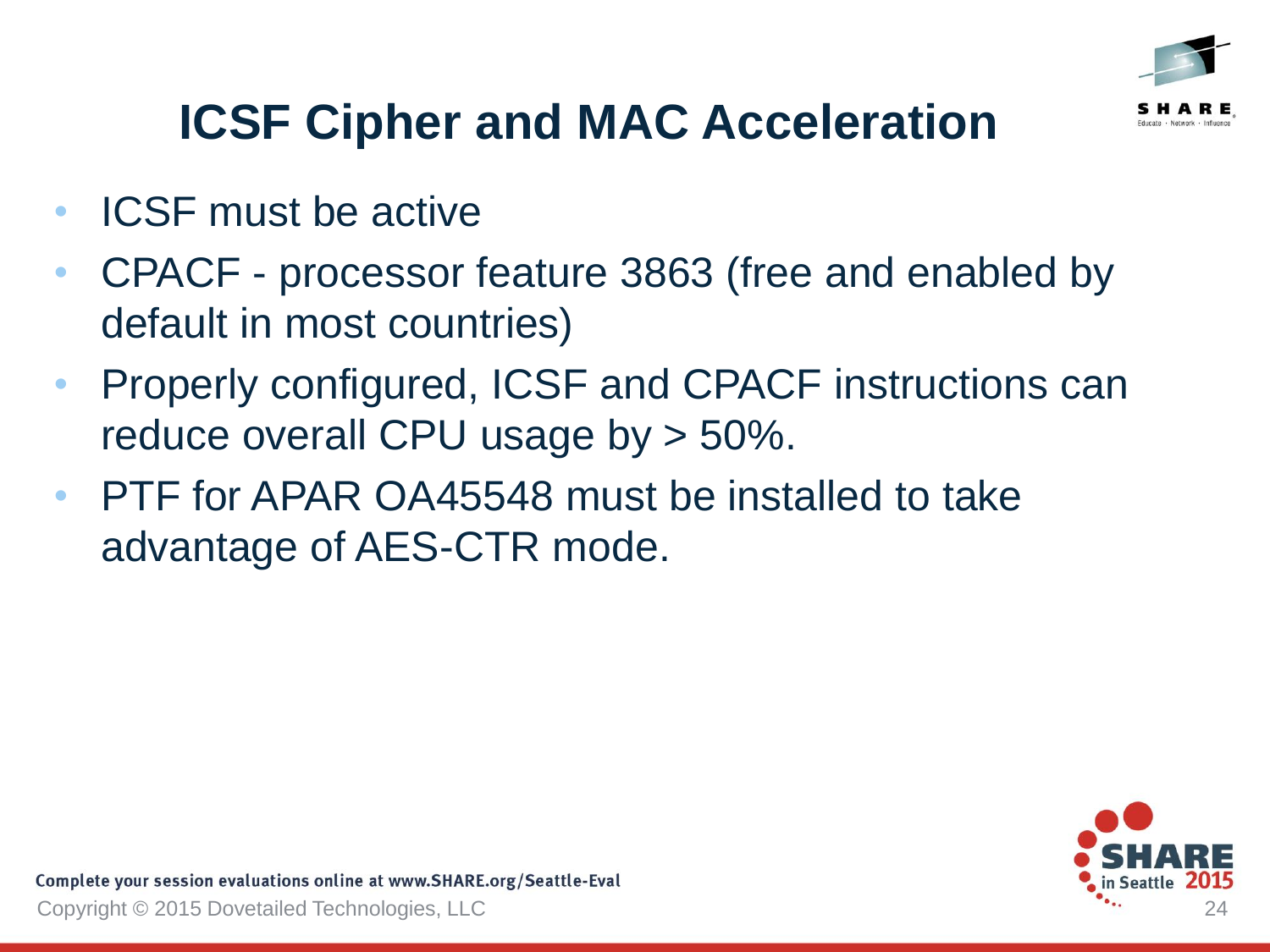

- The following CSFSERV profiles control access:
	- CSFIQA ICSF Query Algorithm
	- CSF1TRC PKCS #11 Token record create
	- CSF1TRD PKCS #11 Token record delete
	- CSF1SKE PKCS #11 Secret key encrypt
	- CSF1SKD PKCS #11 Secret key decrypt
	- CSFOWH One-Way Hash Generate

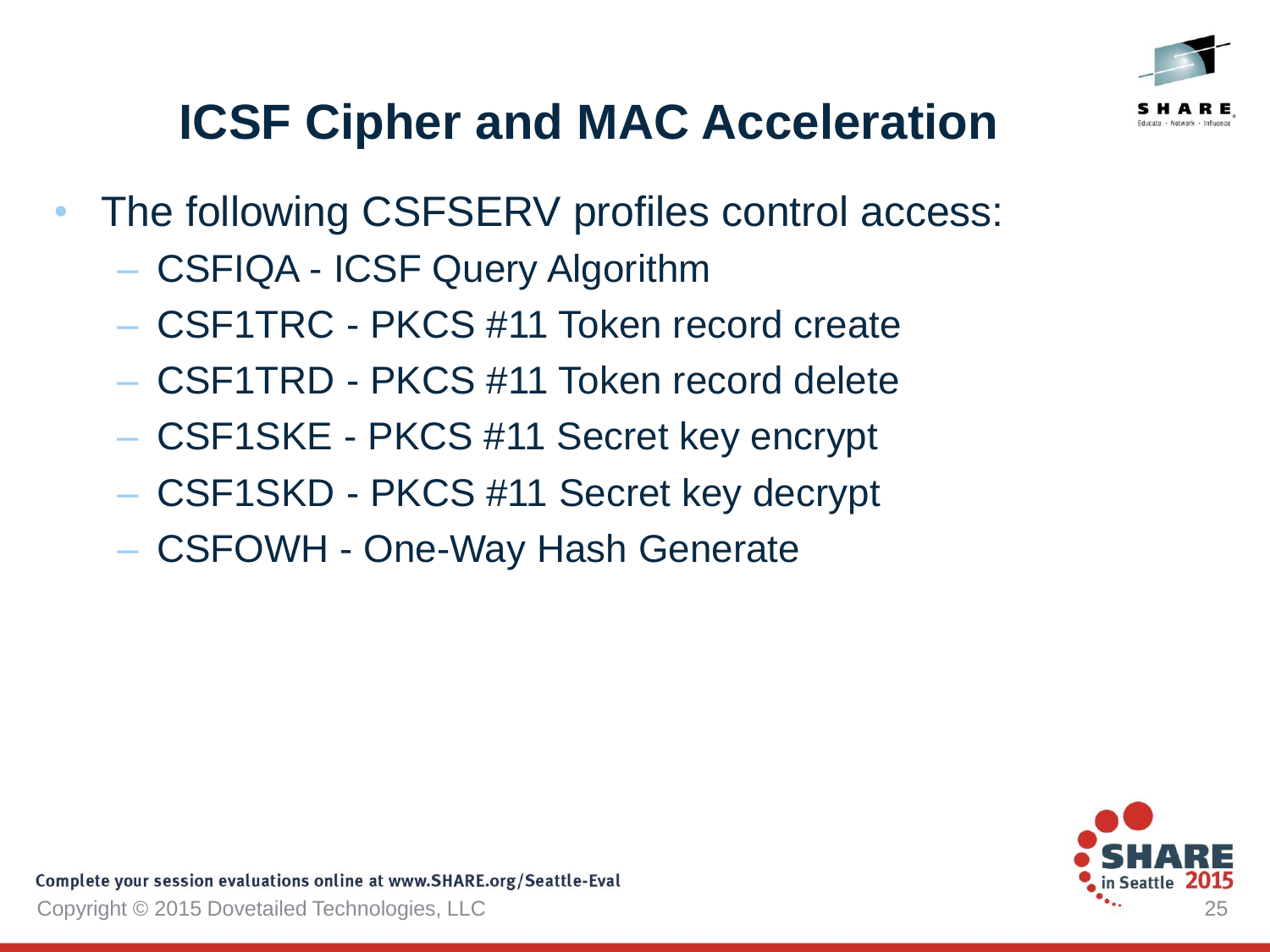

RDEFINE CSFIQA CLASS(CSFSERV) UACC(NONE) RDEFINE CSF1TRC CLASS(CSFSERV) UACC(NONE) RDEFINE CSF1TRD CLASS(CSFSERV) UACC(NONE) RDEFINE CSF1SKE CLASS(CSFSERV) UACC(NONE) RDEFINE CSF1SKD CLASS(CSFSERV) UACC(NONE) RDEFINE CSFOWH CLASS(CSFSERV) UACC(NONE) /\* permit all, some users, or a group:  $*/$ PERMIT CSFIQA CLASS(CSFSERV) ID(\*) ACCESS(READ) ...

SETROPTS CLASSACT(CSFSERV)

SETROPTS RACLIST(CSFSERV) REFRESH

*Note:* You must authorize all userids that use ssh including both **sshd** userids.

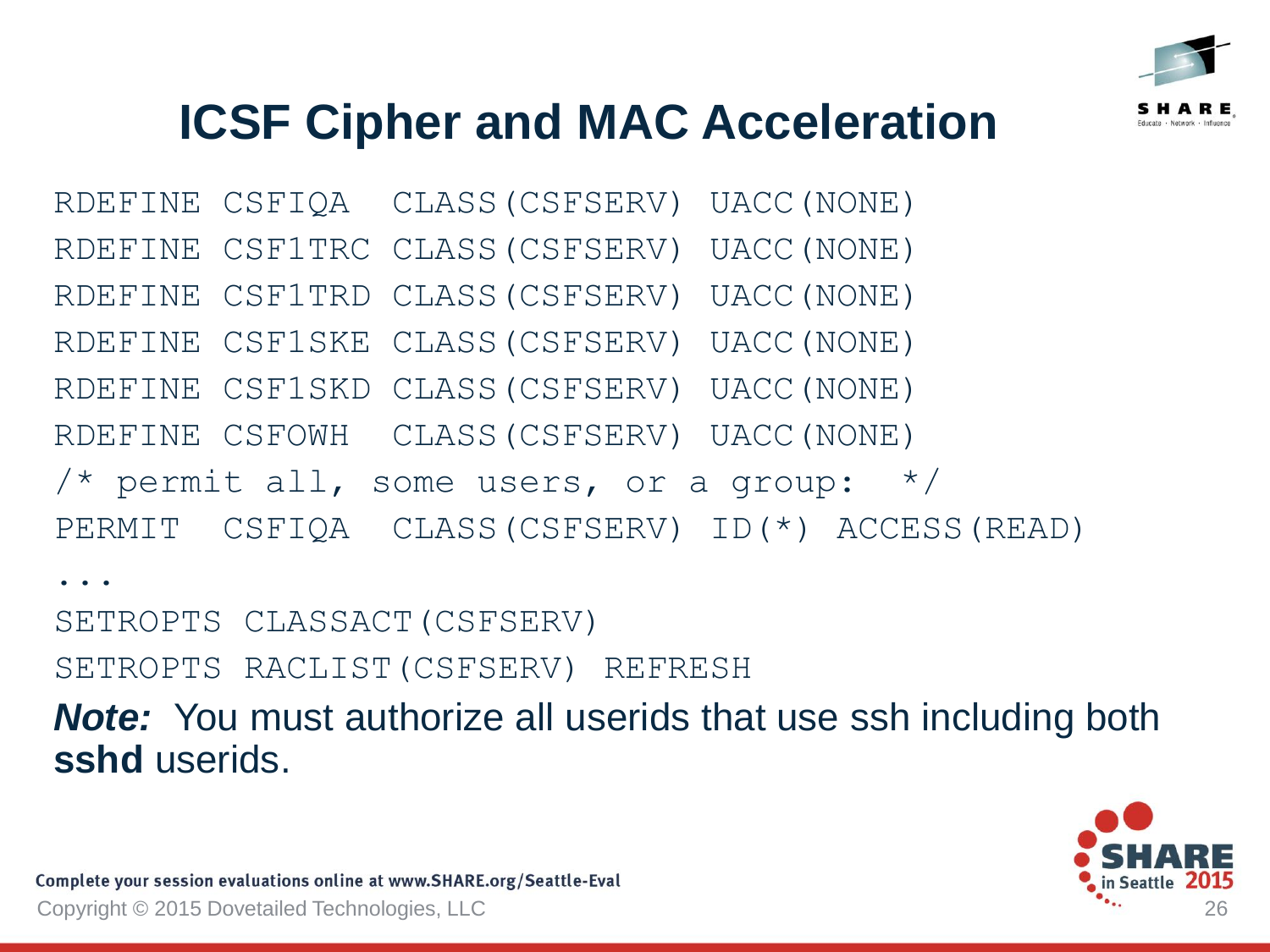

- Configuration of sshd config and ssh config Ciphers and MACs options
	- The HOS1130 shipped versions of these files are optimized to choose the best fit with conventional OpenSSH installations along with ICSF acceleration
	- See the guide for information/implications reordering these lists
- Update both z/OS specific configuration files:
	- /etc/ssh/zos ssh\_config and /etc/ssh/zos\_sshd\_config

# Use either software or ICSF for Ciphers and MACs CiphersSource **any** MACsSource **any**

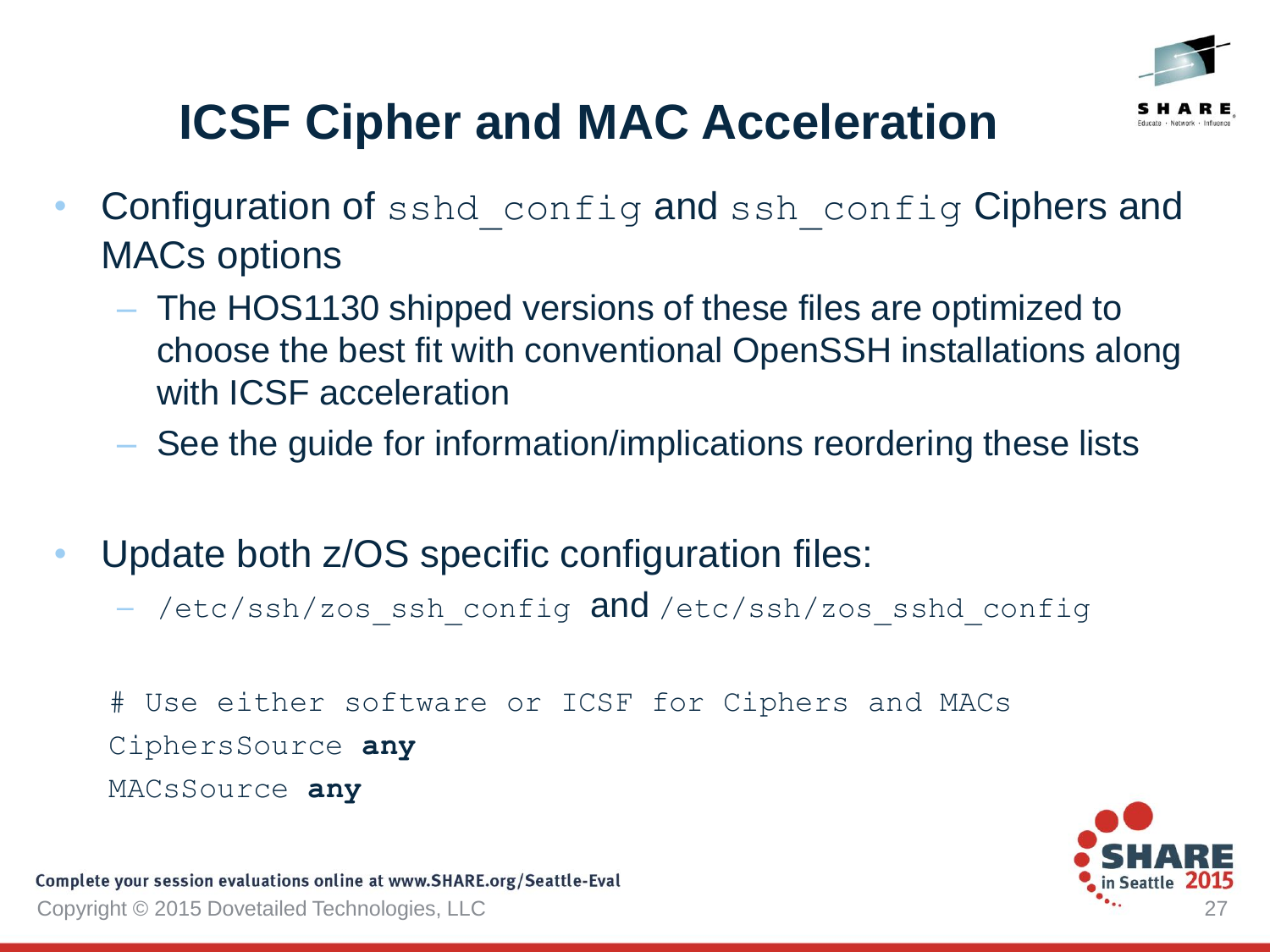

### **HCR77A1 performance enhancement option**

RDEFINE CSF.CSFSERV.AUTH.CSFOWH.DISABLE CLASS(XFACILIT) UACC(READ) RDEFINE CSF.CSFSERV.AUTH.CSFRNG.DISABLE CLASS(XFACILIT) UACC(READ) SETROPTS CLASSACT(XFACILIT) SETROPTS RACLIST(XFACILIT) REFRESH

- Defining these profiles in the XFACILIT class will disable SAF/RACF checks for CSFOWH (hash) and CSFRNG (random number) APIs.
- Since ICSF uses CPACF instructions for these anyway (which can't be protected by SAF/RACF), this is usually an acceptable option.

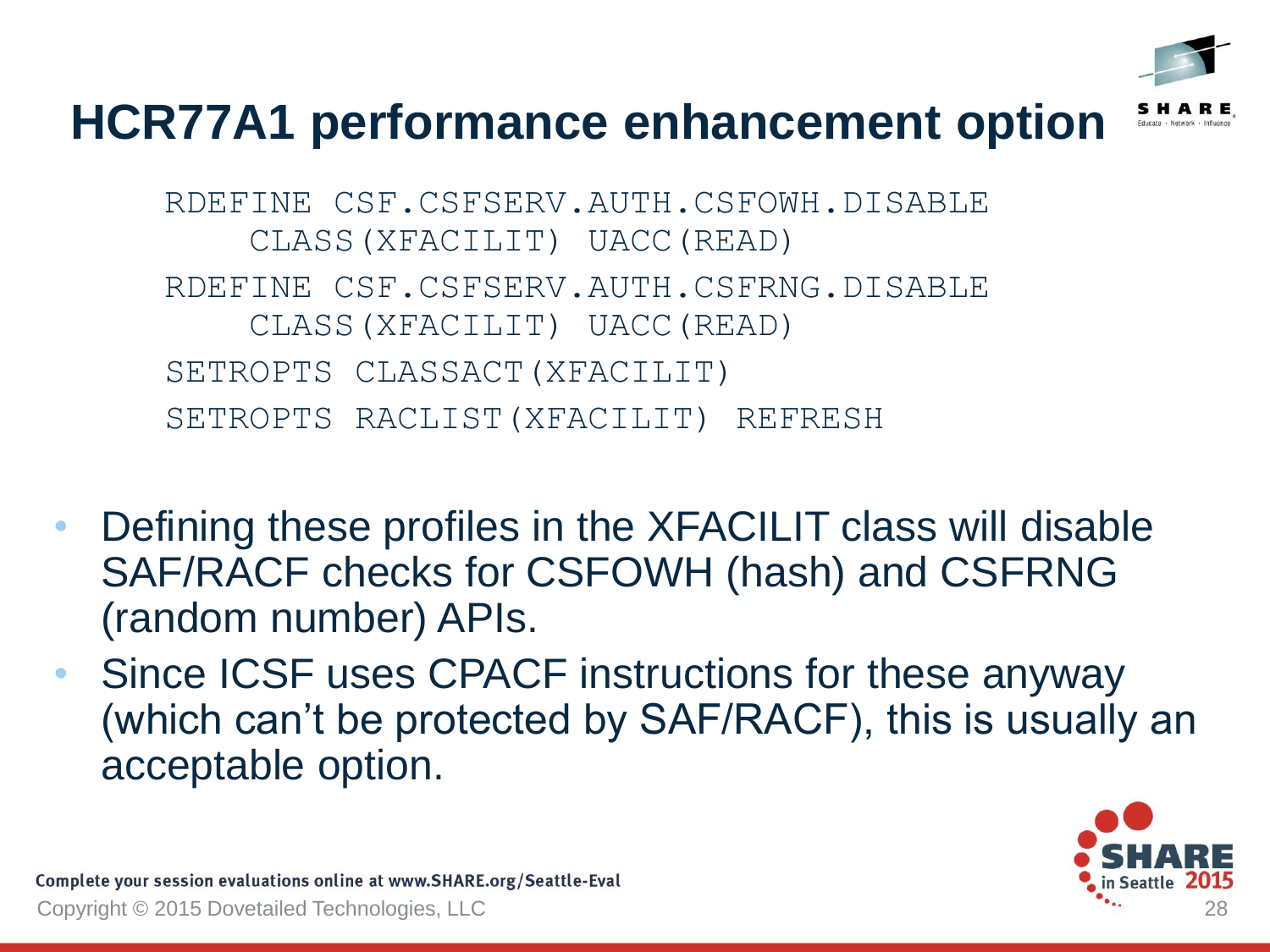

• Run the ssh client under TSO OMVS (new feature!) /SYSTEM/home/user> **ssh –vvv [myuser@127.0.0.1](mailto:myuser@127.0.0.1)**

|             |                                       |     |              |            | debug1: zsshVerifyIcsfSetup: ICSF FMID is 'HCR77A0' |
|-------------|---------------------------------------|-----|--------------|------------|-----------------------------------------------------|
|             | debug2: ----------------------------  |     |              |            |                                                     |
|             | debug2: CRYPTO SIZE                   |     | KEY          | SOURCE     |                                                     |
|             | debug2: ----------------------------- |     |              |            |                                                     |
| debug2: AES |                                       | 256 | <b>CLEAR</b> | <b>CPU</b> |                                                     |
| debug2: DES |                                       | 56  | <b>CLEAR</b> | CPIJ       |                                                     |

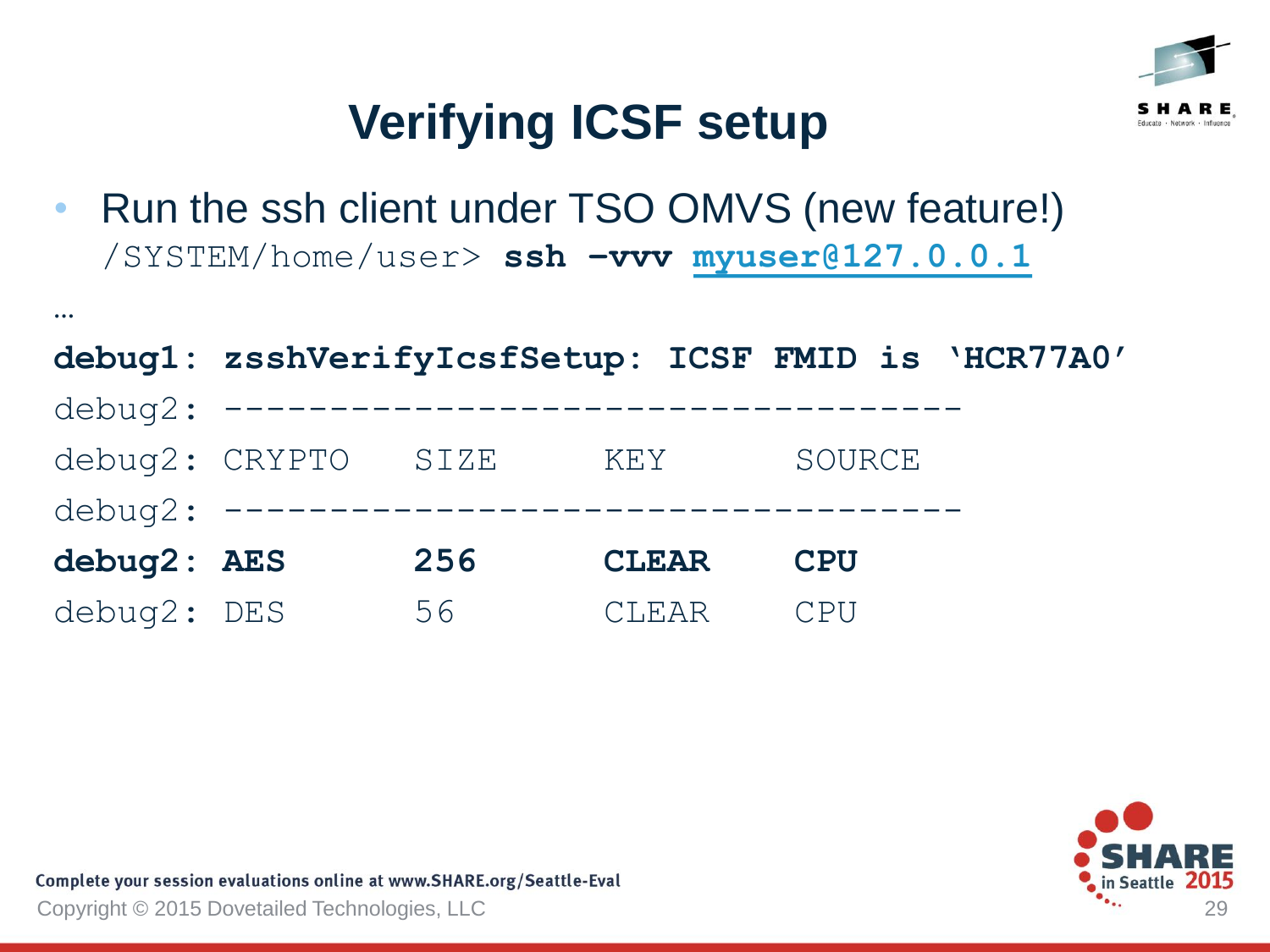

| $debuq2: MDC-2$ | 128 | <b>NA</b> | <b>CPU</b> |
|-----------------|-----|-----------|------------|
| $debuq2: MDC-4$ | 128 | ΝA        | CPU        |
| debug2: MD5     | 128 | ΝA        | SW         |
| debug2: SHA-1   | 160 | <b>NA</b> | <b>CPU</b> |
| debug2: SHA-2   | 512 | <b>NA</b> | <b>CPU</b> |
| debug2: TDES    | 168 | CLEAR     | CPU        |

**Note:** SOURCE=CPU means CPACF, which is what ICSF uses for SSH Cipher and MAC acceleration.

**Note:** The strength/size is the largest bit length supported by the facility. In the display above, AES-128, AES-192, and AES-256 are supported via ICSF with CPACF.

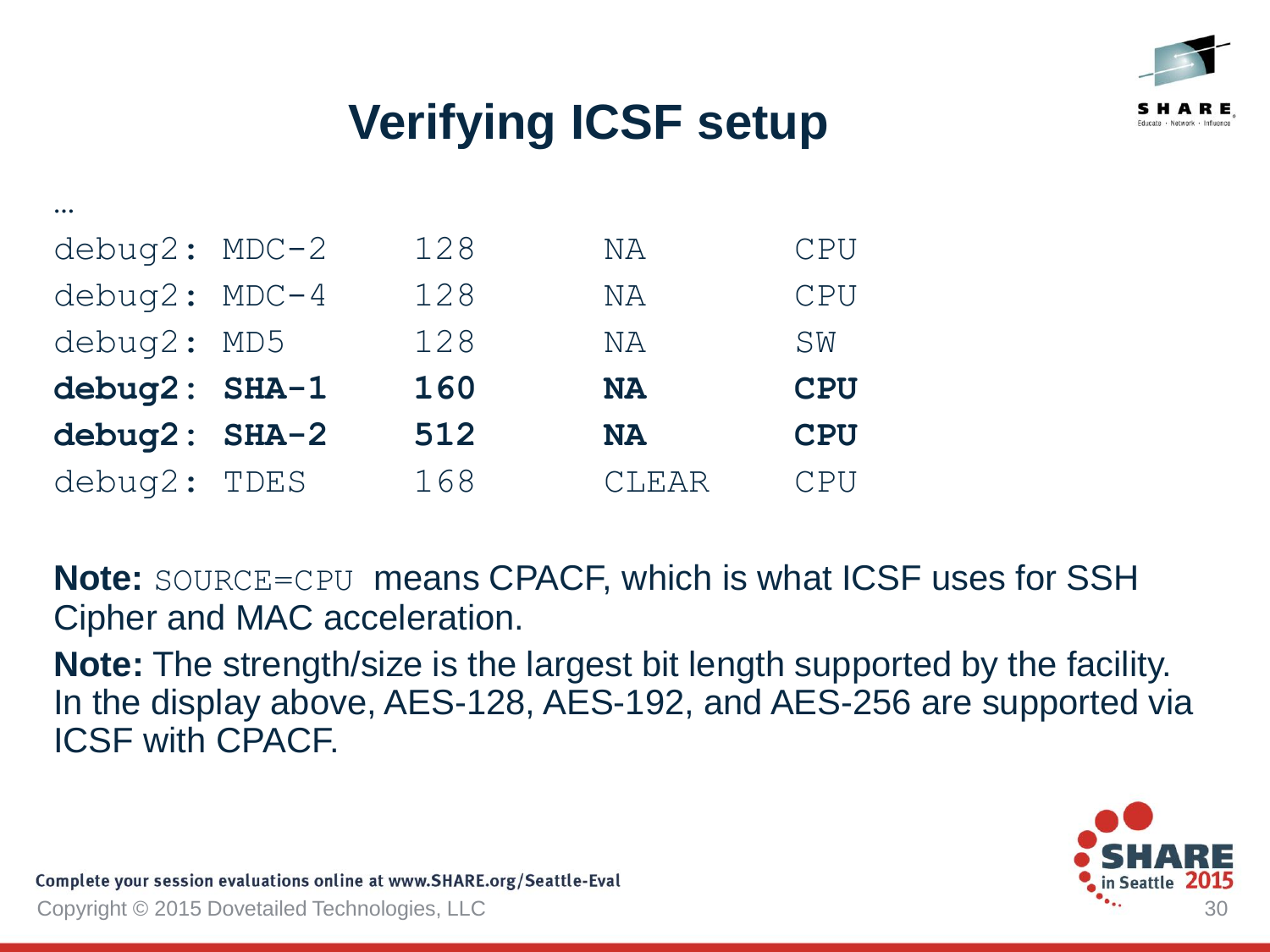

#### debug1: mac setup by alg: hmac-sha1 from source ICSF debug1: zsshIcsfMacInit (429): CSFPTRC successful: return code =  $0$ , reason code =  $0$ , handle = 'SYSTOK-SESSION-ONLY 00000000S '

*Note:* These messages indicate that ICSF was used for MAC hmac-sha1

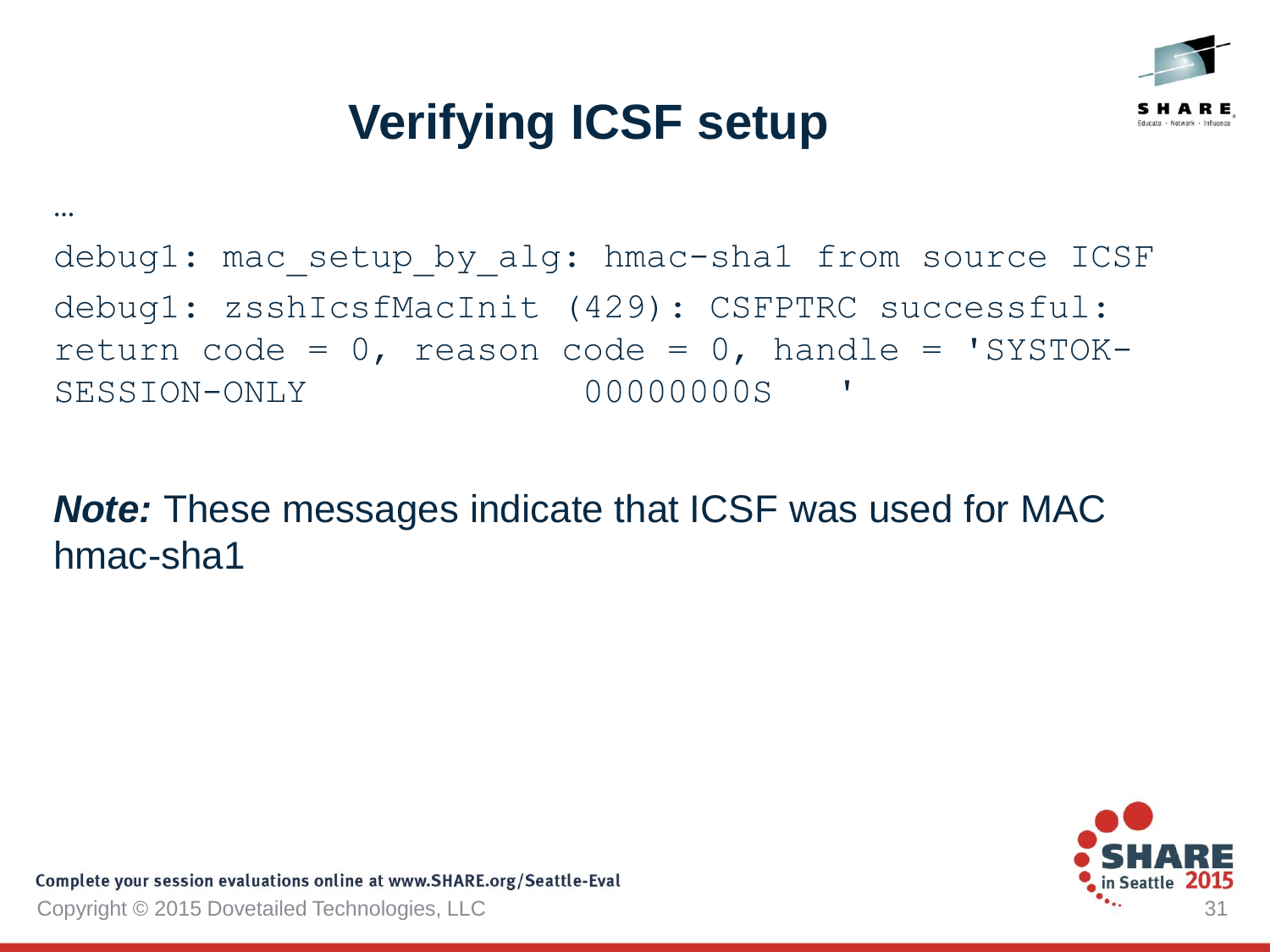

#### debug1: cipher init: aes128-ctr from source ICSF debug1: zsshIcsfCipherInit (977): CSFPTRC successful: return code =  $0$ , reason code =  $0$ , handle = 'SYSTOK-SESSION-ONLY 00000003S '

*Note:* These messages indicate that ICSF was used for Cipher aes128-ctr

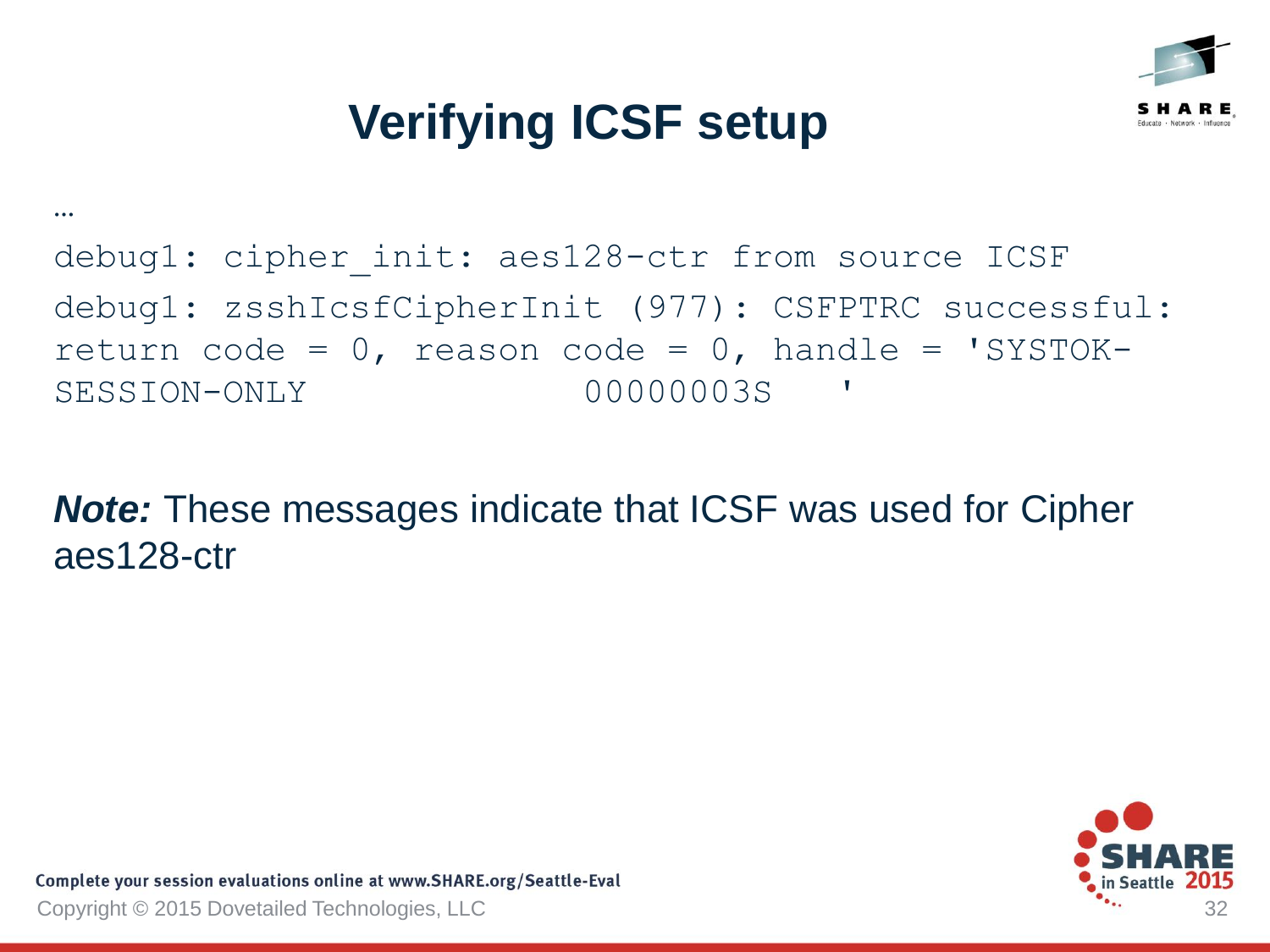

# **LE Tuning Recommendations**

• Ported Tools OpenSSH uses LE XPLINK runtime libraries (like Java, WebSphere, etc)

See: ["Placing Language Environment Modules in LPA .."](http://pic.dhe.ibm.com/infocenter/zos/v2r1/index.jsp?topic=/com.ibm.zos.v2r1.ceea500/plnilpa.htm)

- Add SCEELPA to LPALST
- Add SCEERUN and SCEERUN2 to LNKLST
- SCEERUN and SCEERUN2 should be program controlled
- Implement samples CEE.SCEESAMP(CEEWLPA) and (EDCWLPA) as shipped

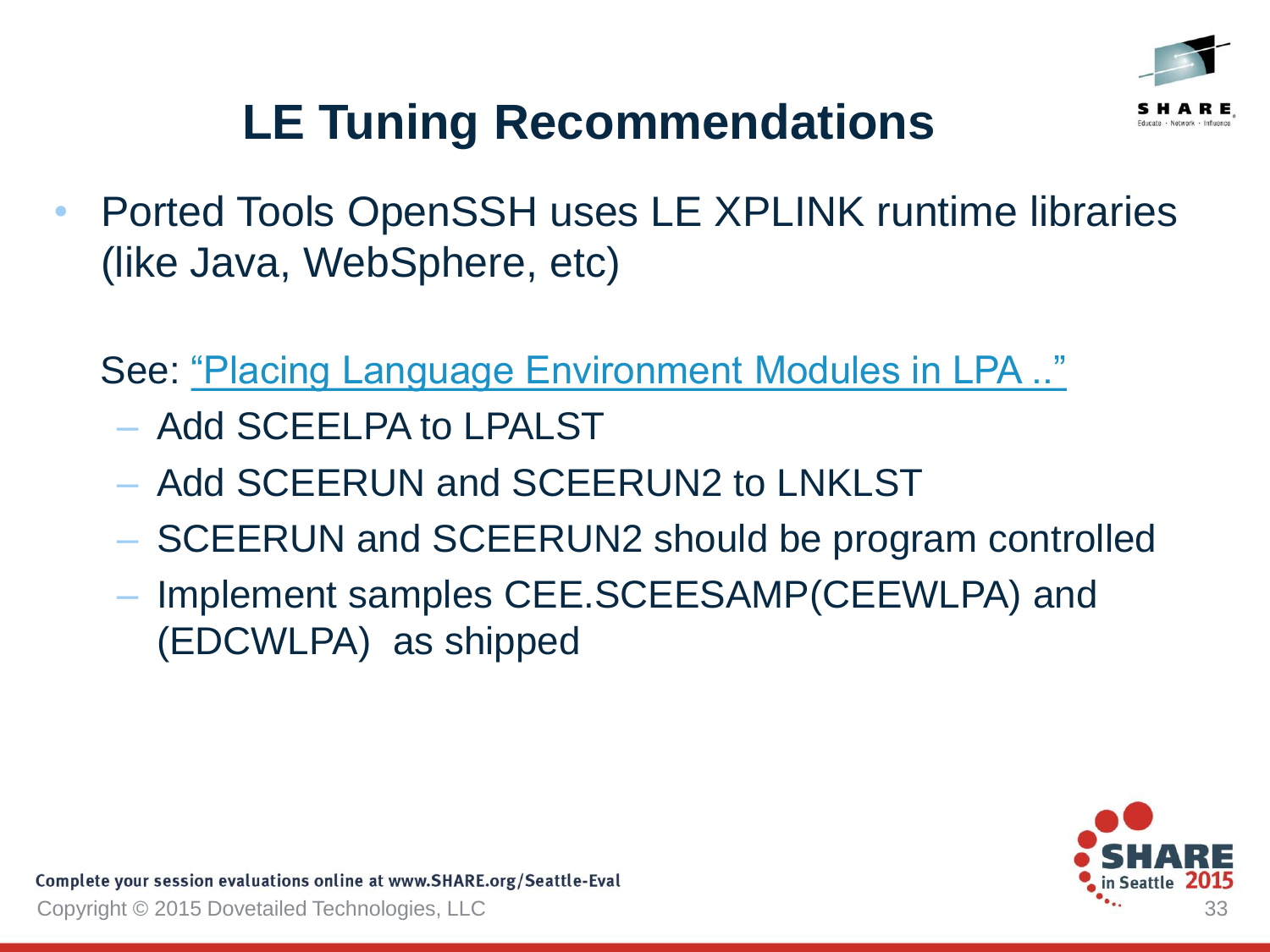

### **References**

- IBM Ported Tools for z/OS: OpenSSH User's Guide (Order Number: SA23-2246-*03*)
- Announcement Letter: **ENUS215-009**
- Dovetailed Technologies Resources (dovetail.com)
	- IBM Ported Tools OpenSSH Quick Install Guide <http://dovetail.com/docs/pt-quick-inst/index.html>
	- Dovetail webinar recordings:
		- **[IBM Ported Tools OpenSSH](http://dovetail.com/webinars.html) Key Authentication**
		- **[IBM Ported Tools OpenSSH](http://dovetail.com/webinars.html) Using Key Rings**
- Website References:
	- IBM Ported Tools for z/OS OpenSSH [http://www.ibm.com/servers/eserver/zseries/zos/unix/ported/openssh/](http://www.ibm.com/systems/z/os/zos/features/unix/ported/openssh/)
	- OpenSSH <http://www.openssh.org/>